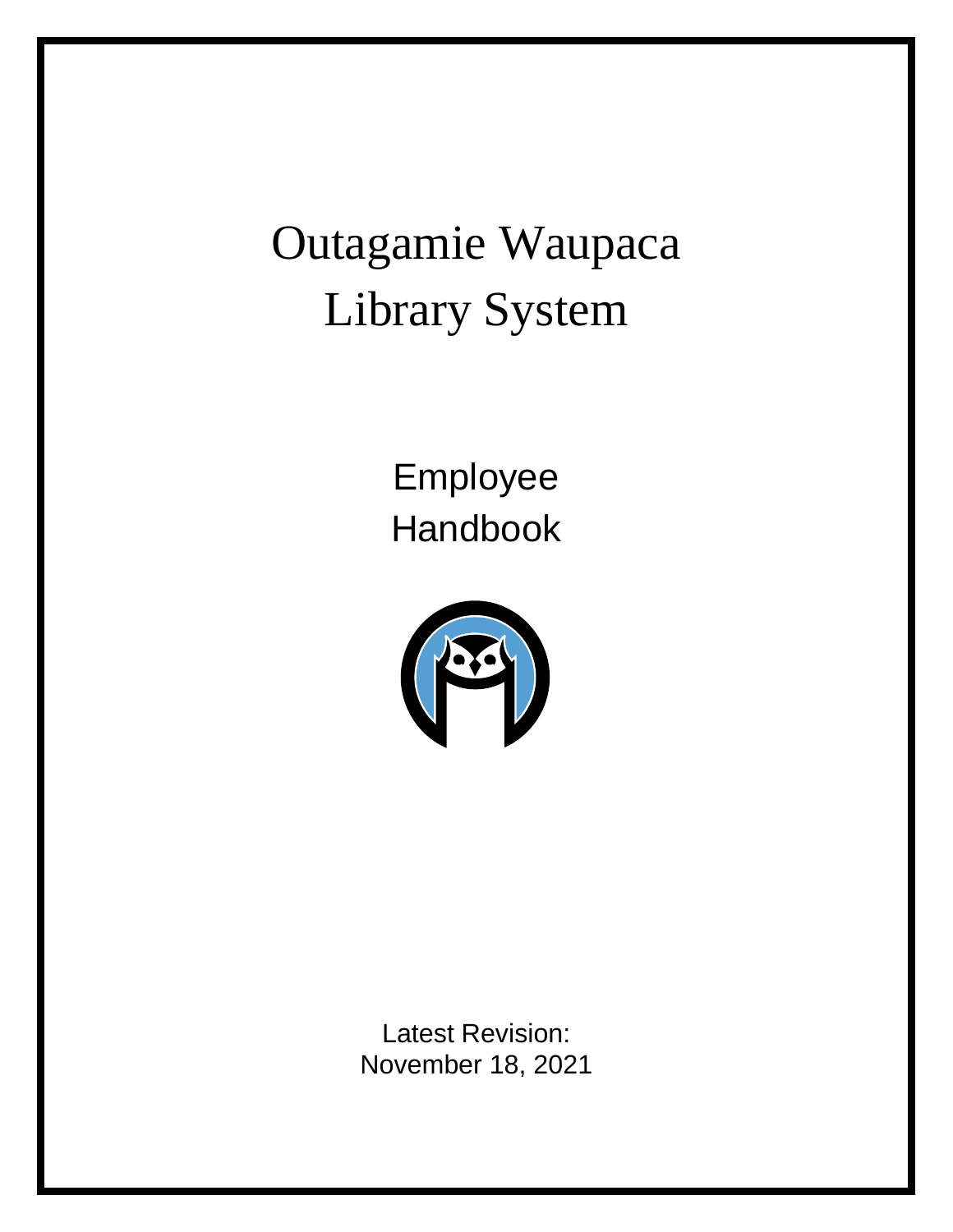# **Table of Contents**

| WELCOME TO THE OUTAGAMIE WAUPACA LIBRARY SYSTEM  4 |  |
|----------------------------------------------------|--|
|                                                    |  |
|                                                    |  |
|                                                    |  |
|                                                    |  |
|                                                    |  |
|                                                    |  |
|                                                    |  |
|                                                    |  |
|                                                    |  |
|                                                    |  |
|                                                    |  |
|                                                    |  |
|                                                    |  |
|                                                    |  |
|                                                    |  |
|                                                    |  |
|                                                    |  |
|                                                    |  |
|                                                    |  |
|                                                    |  |
|                                                    |  |
|                                                    |  |
|                                                    |  |
|                                                    |  |
|                                                    |  |
|                                                    |  |
|                                                    |  |
|                                                    |  |
|                                                    |  |
|                                                    |  |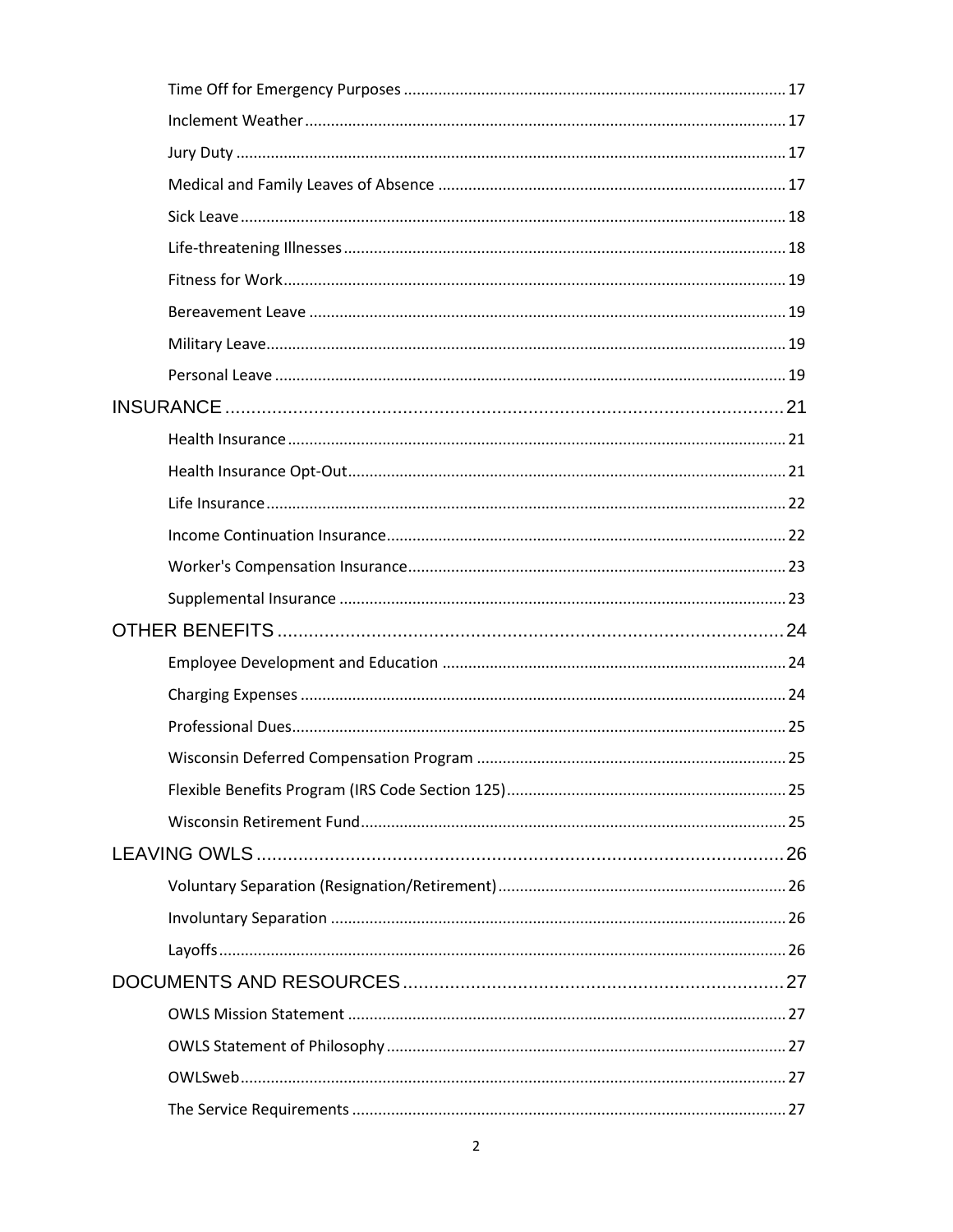|--|--|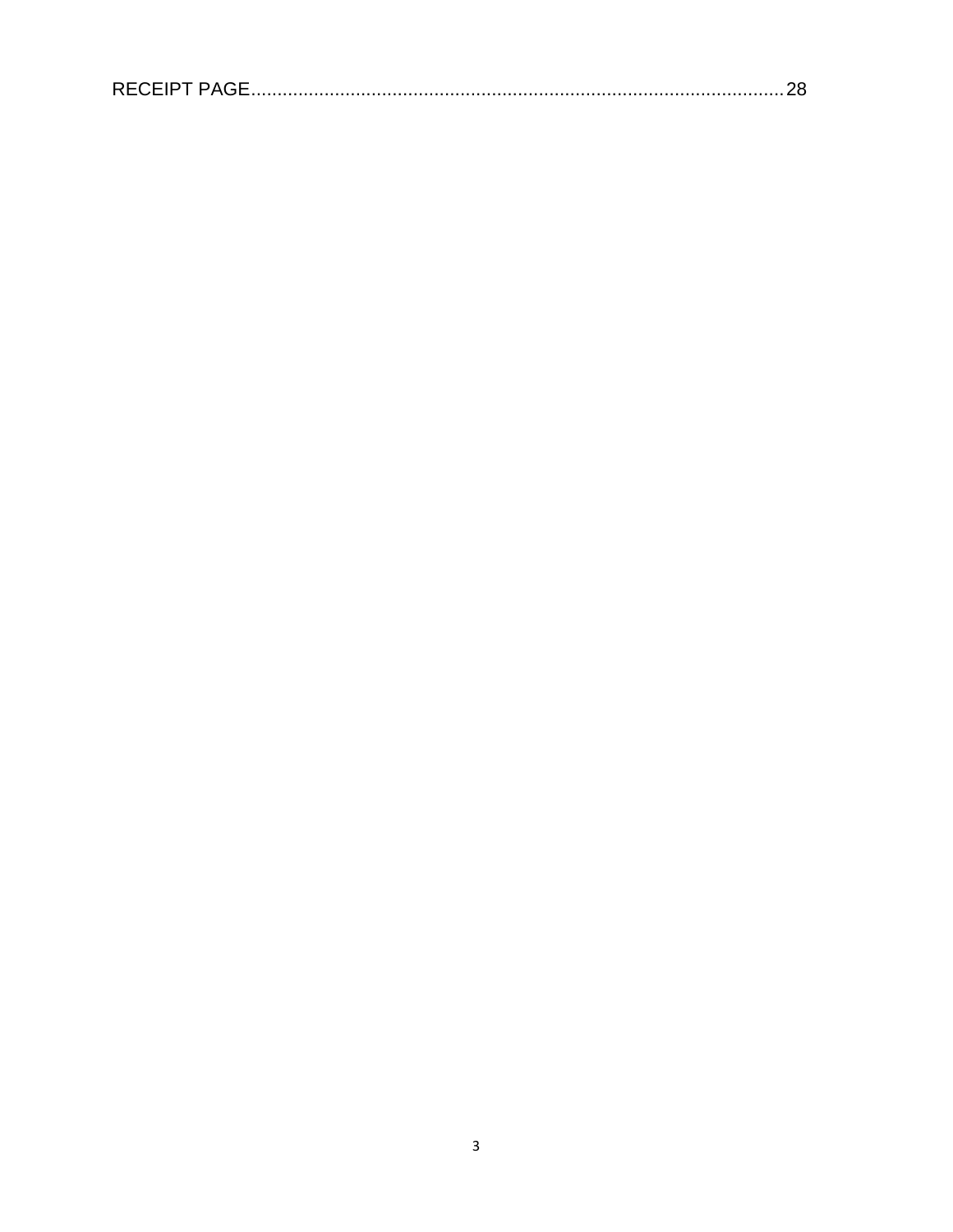# <span id="page-4-0"></span>**WELCOME TO THE OUTAGAMIE WAUPACA LIBRARY SYSTEM**

Thank you for joining the Outagamie Waupaca Library System (OWLS). We hope you agree that you have an important contribution to make to the services that the library system offers and that you will find your employment with OWLS a rewarding experience. We look forward to the opportunity of working together to our mutual benefit.

You have joined an organization that has established an outstanding reputation for quality. Credit for this goes to everyone in the organization. We hope you, too, will find satisfaction and take pride in your work here. As a member of the OWLS team, you will be expected to contribute your talents and energies to further improve the environment and quality of the organization.

This Employee Handbook may provide answers to most of the questions you may have about OWLS policies, benefit programs, and basic procedures. You are responsible for reading and understanding this Employee Handbook. If anything is unclear, please discuss the matter with the Business Coordinator or me.

I extend to you my personal best wishes for your success and happiness at OWLS.

Sincerely,

Bradley Shipps, Director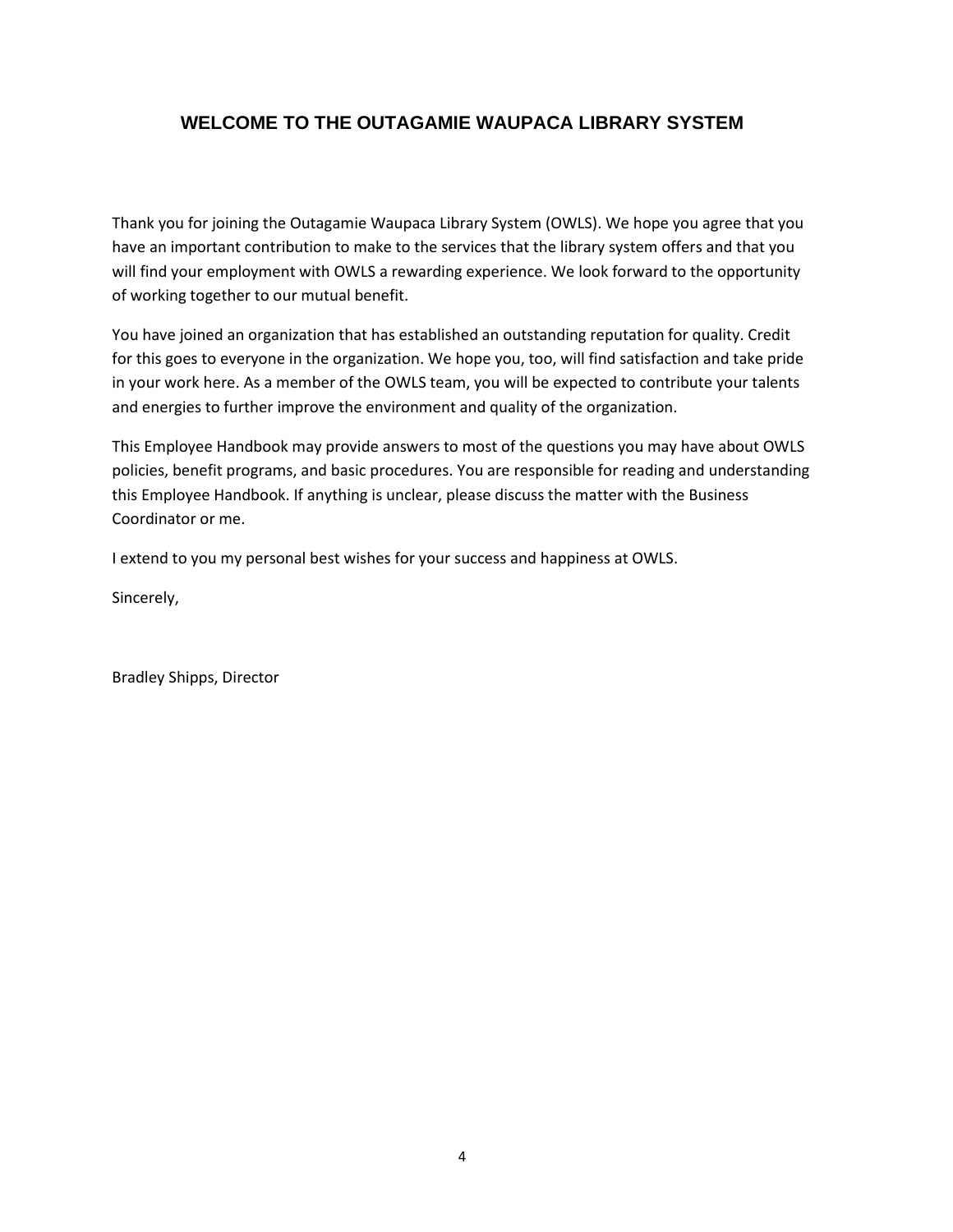# **EMPLOYMENT AT WILL STATEMENT**

<span id="page-5-0"></span>This handbook contains a general explanation of our current policies, benefits and procedures. It is for your information and guidance. It is not, however, a contract, either express or implied, guaranteeing employment. Each employee's employment is considered at will and is subject to the Outagamie Waupaca Library System's organizational requirements and decisions. No oral or written representations to the contrary may create an enforceable contract of employment, express or implied, except for a written agreement of specific duration that is expressly entered into with the OWLS' Board of Trustees.

OWLS reserves the right to amend, add to or revoke any or all of these policies, procedures, or benefits at any time at its sole discretion and without prior notice. Efforts will be made, however, to notify employees as soon as possible.

This Handbook revision is effective November 18, 2021 and replaces any previous personnel policies or handbooks. The Handbook applies to existing employees and those hired after the effective date.

<sup>1</sup>Definition of employment at will: "Wisconsin law generally presumes that relationships between employers and employees are at-will. An at-will relationship is one that can be terminated at any time by any party for any reason, good or bad, or for no reason at all. That is, the nature of the at-will relationship does not confer any rights to the employee in a particular job, in employment with the employer in general, or to any particular benefit." (from the *Municipality,* May 2002, p. 165).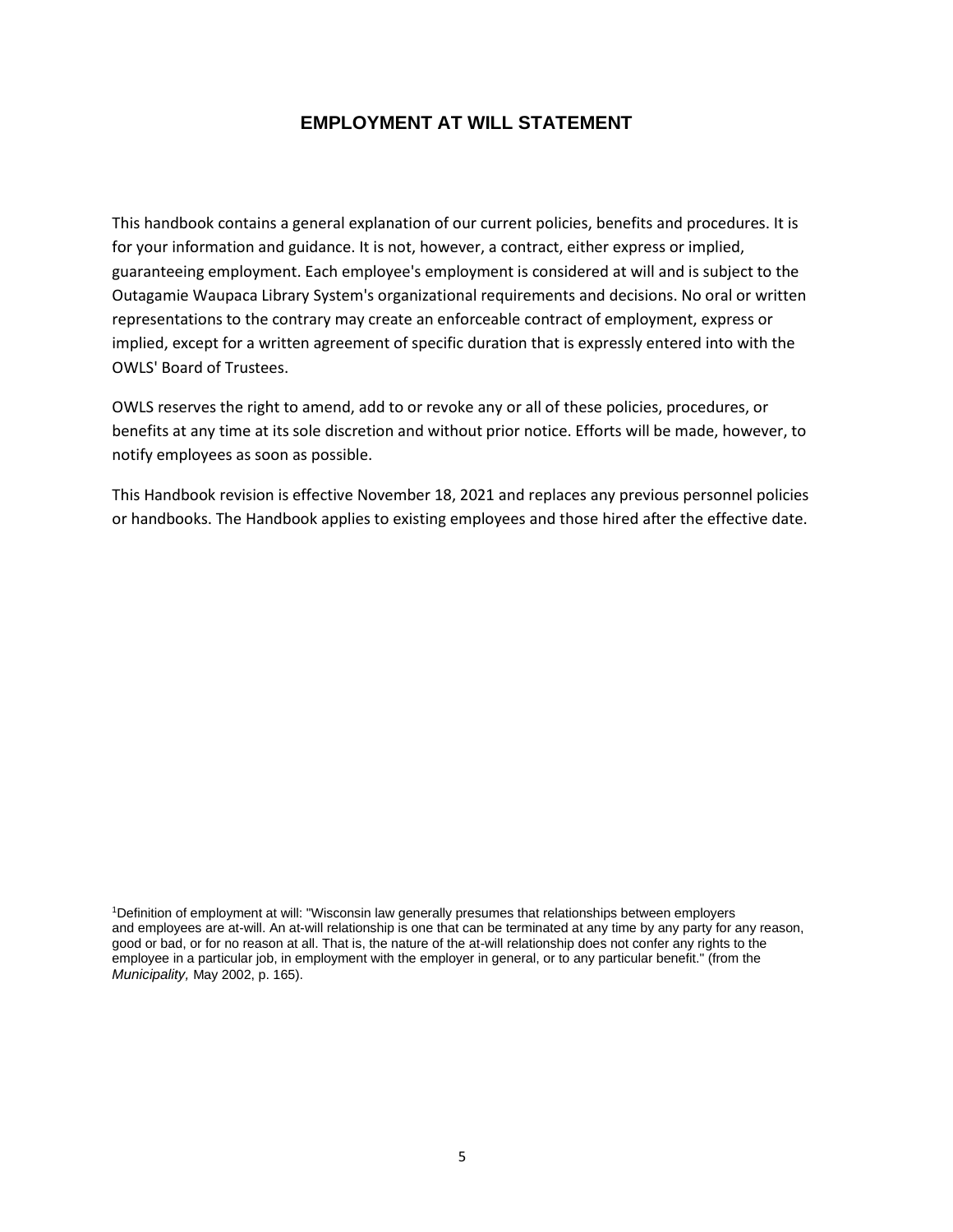# **GETTING STARTED**

# <span id="page-6-1"></span><span id="page-6-0"></span>**Equal Opportunity**

The Outagamie Waupaca Library System does not discriminate on the basis of age*,* race, color*,*  gender, marital status, military status, sexual preference, national origin, ancestry, disability, political or religious belief or any other protected job category, of any employee or candidate for employment, and the system complies with any other protections set forth under Federal laws and regulations and under the Wisconsin Fair Employment Act.

#### <span id="page-6-2"></span>**Americans with Disabilities Act**

The Americans with Disabilities Act and the Wisconsin Fair Employment Act makes it unlawful for employers to discriminate against qualified applicants and employees who have a disability, but who can perform the job for which they are applying, with or without reasonable accommodation.

OWLS is committed to provide equal opportunity for persons with disabilities in full compliance with any applicable federal laws or regulations and in compliance with the Wisconsin Fair Employment Act (WFEA) as enforced by the Equal Rights Division, Department of Workforce Development. Our commitment includes, but is not limited to, the hiring, training, accommodation, and promotion of individuals with disabilities. If an employee is unable to perform the essential functions of a position, the employee is encouraged to inform his or her supervisor to assess any possible reasonable accommodations consistent with the requirements of any applicable federal laws and the WFEA.

#### <span id="page-6-3"></span>**Harassment**

All employees of the system have the right to expect a work place free of conduct that is harassing, abusive, disorderly or disruptive directed toward a protected employment category. Therefore, such harassment of employees by other employees or other individuals, is against policy and will not be tolerated. Sexual harassment is prohibited and is described and defined as follows:

Unwelcome sexual advances (either verbal or physical), requests for favors, and other verbal or physical conduct of a sexual nature constitute sexual harassment when:

- 1. Submission to such conduct is either an explicit or implicit term or condition of employment; e.g. promotion, training, time keeping or overtime assignments; or
- 2. Submission to or rejection of the conduct is used as a basis for making employment decisions; or
- 3. The conduct has the purpose, or effect, of substantially interfering with an individual's work performance or creating an intimidating, hostile, or offensive work environment.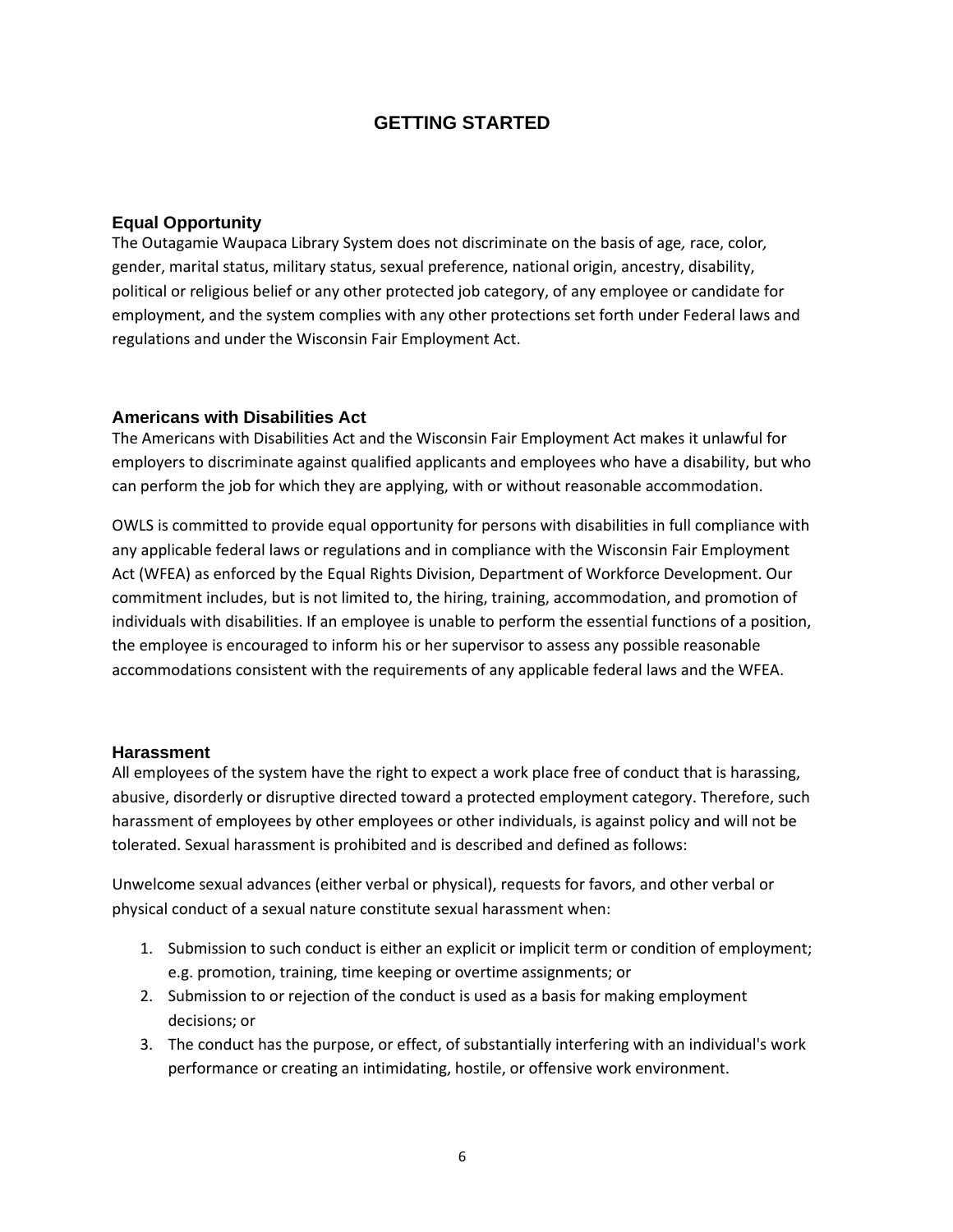Other prohibited harassment includes (but is not limited to) comments and/or conduct related to race, ethnicity, religion, sexual orientation, age, or disability and any other legally protected category. Such harassment may not only violate this policy, but also be in violation of federal and state employment laws. Conduct in violation of the policy or the law will result in disciplinary action, including termination.

Any employee who feels subject to harassment should inform a supervisor with whom the employee feels comfortable discussing such matters, so that corrective action may be taken. If the employee does not feel comfortable with reporting the matter to a supervisor, the employee should report the matter to the Chair of the Board of Trustees' Personnel Committee. All complaints of harassment will be treated seriously and investigated, and to the extent possible, treated confidentially. If necessary, appropriate corrective action will be taken. Retaliatory behavior following a complaint of harassment will not be tolerated. Acts of retaliation will be subject to disciplinary action, up to and including discharge.

# <span id="page-7-0"></span>**Selection of Employees**

The Outagamie Waupaca Library System recruits and selects employees in accordance with all applicable laws.

Whenever possible, the system will fill a position with a qualified individual from within the organization. Preference is also given to residents of the system area. On occasion, the system may actively recruit a qualified individual from outside the organization.

Applicants are not ordinarily reimbursed for expenses incurred during the interview process or for moving expenses. However, if a second interview is requested, reasonable expenses incurred by the applicant will be reimbursed at the discretion of the OWLS Director.

# <span id="page-7-1"></span>**Definition of Employee Status**

- 1. Salaried Employee: An employee exempt from the wage and overtime rules of the Fair Labor Standards Act. Salaried employees generally include the Director and Professional II staff.
- 2. Full-time Hourly Employee: An employee, subject to the wage and overtime rules of the Fair Labor Standards Act, who is hired to work forty (40) hours in one week or 2080 hours in one year. These employees generally include Professional I or support level staff.
- 3. Part-time Hourly Employee: An employee, subject to the wage and overtime rules of the Fair Labor Standards Act, who is hired to work less than forty (40) hours in one week or less than 2080 hours in one year. These employees generally include either Professional I or support level staff.
- 4. Occasional Employee: An employee who is hired for a specified period of time or to perform a specific project, and who will be separated from the payroll at the end of such period or project; or an employee who is hired as an on-call substitute with no minimum number of hours guaranteed.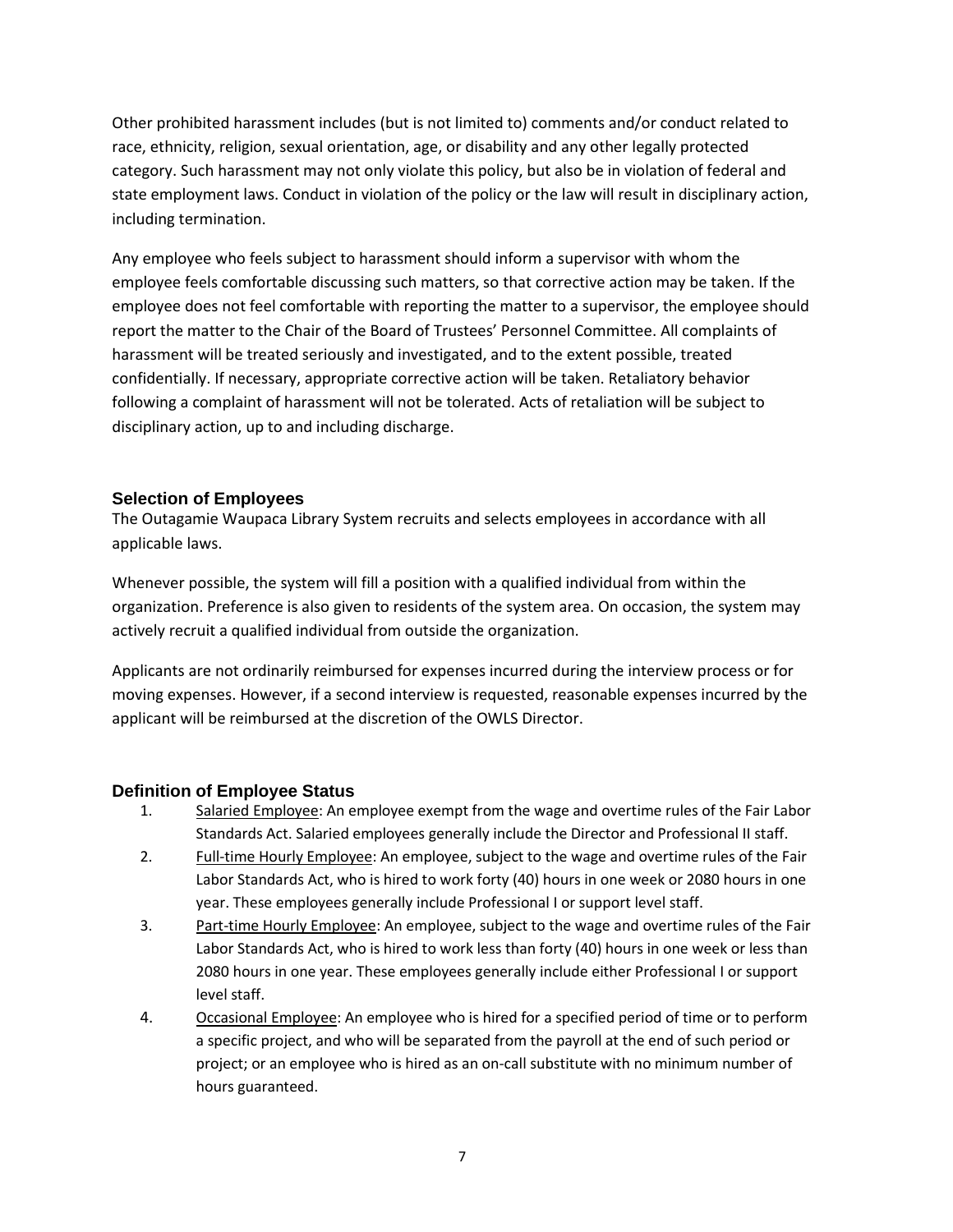# **WORKING AT OWLS**

#### <span id="page-8-1"></span><span id="page-8-0"></span>**Regular Hours**

All full-time hourly employees of the system shall normally work a 40-hour week. The office is open from 8:00 a.m. to 5:00 p.m. Monday through Friday.

The system is committed to supporting OWLSnet libraries during all their open hours. This requires some employees to be available before and after OWLS regular office hours. Thus, the schedule of individuals may vary. Each employee's work schedule shall be approved by the employee's supervisor.

# <span id="page-8-2"></span>**Attendance**

All employees are expected to report to work at their scheduled time. Habitual tardiness or unexcused absence will result in disciplinary action or discharge. In the event of illness or other unavoidable absence, the system must be informed as soon as possible.

# <span id="page-8-3"></span>**Smoking**

Smoking is not permitted in the OWLS office or, according to Appleton Public Library policy, in the library or on library property.

# <span id="page-8-4"></span>**Acceptable Use of System Resources**

OWLS provides a variety of resources—such as computers, printers, scanners, copy machines, bindery equipment, telephones, and email—for staff to use for the purpose of conducting system business. The use of these resources to solicit for commercial ventures, religious or political causes, or other organizations is prohibited. Cell phones provided by OWLS should not be used for personal calls or text messages.

It is important to recognize that electronic files, email messages, and voice mail messages are the property of the employer and may be subject to public inspection under Wisconsin's Public Records Law. OWLS has the right to, but does not regularly monitor voice mail or email messages. Employees should not assume that anything stored on his or her office, desk or any other equipment is private.

Occasional personal use of OWLS resources is allowed, provided that the system is reimbursed for any associated costs.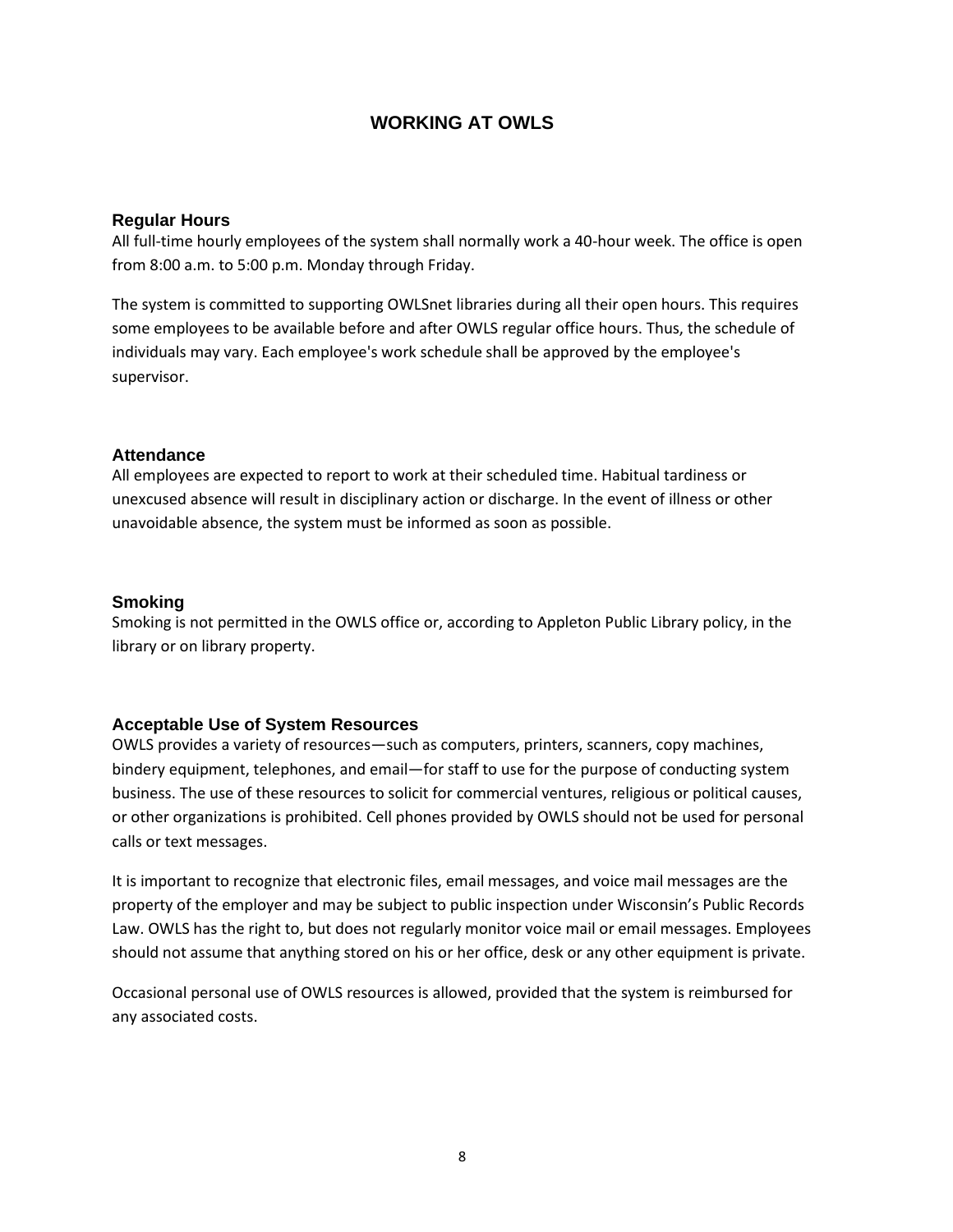# <span id="page-9-0"></span>**Work Rules**

All employees are expected to observe a high standard of behavior. This is necessary for the protection and welfare of employees and for the system to conduct its daily business in an orderly manner.

All employees are expected to treat other employees and the public with courtesy and respect. It is impossible to list all appropriate and inappropriate employee behavior. Below is a partial listing of behavior that is considered inappropriate and may result in disciplinary action or discharge.

- 1. Disobedience, insubordination, uncooperativeness, or refusal to perform an assigned job.
- 2. Stealing, destroying, or defacing system property.
- 3. Absence from work without notifying the system.
- 4. Verbal threatening, using abusive language, or inflicting bodily injury to another employee or the public.
- 5. Falsifying records, including employment applications.
- 6. Willful or reckless negligence that may result in a safety hazard.
- 7. Violation of system policies.
- 8. Use, being under the influence of, and possession of alcohol or illegal drugs at work.
- 9. Harassment, e.g., whether on the basis of any legally protected category or generally harassing conduct.

# <span id="page-9-1"></span>**Drug-Free Workplace Policy**

Because OWLS receives federal funds, it is required to certify that it will provide a drug-free workplace in accordance with the U.S. Drug-Free Workplace Act of 1988.

Drug and alcohol abuse impairs an employee's ability to perform his or her duties and may cause an increased risk of accidents and injuries to self or others. Such dependency constitutes a serious threat not only to productive and safe work, but also to the welfare of a person's family. Over time it can destroy one's life. OWLS strongly encourages employees needing help with substance abuse to seek assistance voluntarily.

OWLS prohibits the unlawful manufacture, distribution, dispensation, or use of a controlled substance by an employee while engaged in the performance of his or her duties. Violations of this policy will result in termination of employment.

OWLS requires that employees come to work free from the influence of illegal drugs and alcohol and prohibits the possession of illegal drugs while at work. Violations of this policy may result in the employee's being required to participate in a drug abuse assistance or rehabilitation program and/or disciplinary action, up to and including termination as determined by OWLS.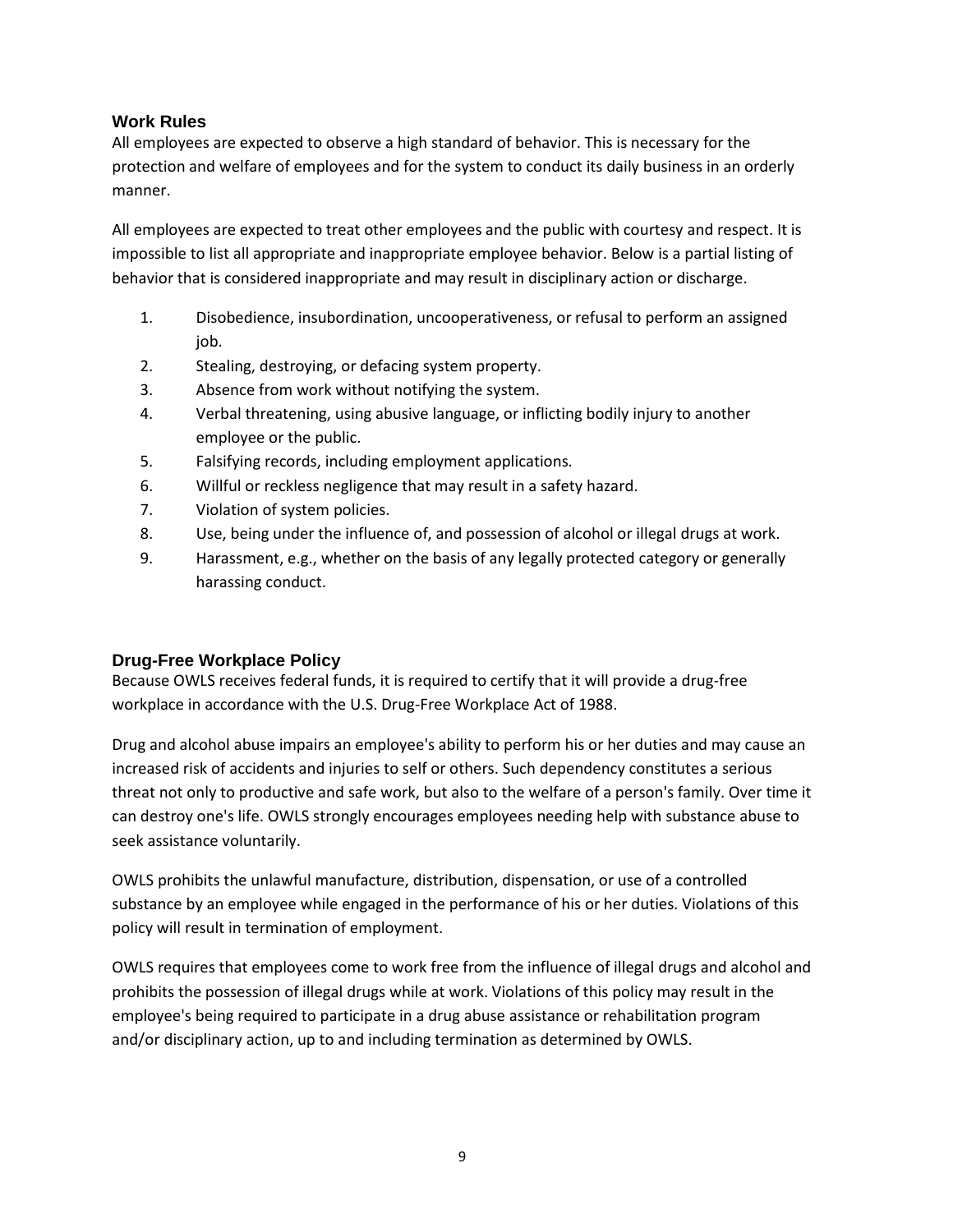Employees must notify the Director of a criminal drug statute conviction for a violation that occurred while at work or engaged in the performance of duties no later than 5 days after such conviction. The system will require appropriate rehabilitation and/or take disciplinary action, up to and including termination as determined by OWLS.

OWLS will provide a drug-free workplace awareness program by publishing and distributing this policy statement to all its employees; by including the policy in the Employee Handbook; and by posting a notice on the employee bulletin board.

#### <span id="page-10-0"></span>**Mileage**

System employees will be reimbursed at the current IRS rate when approved for using their personal vehicles on system business. Employees may apply for mileage reimbursement from a sponsoring agency (e.g., the Division for Libraries and Technology), but must give OWLS that check if they also apply for reimbursement by OWLS. No employee may be reimbursed twice for the same trip.

#### <span id="page-10-1"></span>**Telecommuting**

Telecommuting allows employees to work at home, on the road, or in a satellite location for all or part of their workweek. OWLS considers telecommuting to be a viable, flexible work option when both the employee and the job are suited to such an arrangement. Telecommuting may be appropriate for some employees and jobs but not for others. Telecommuting is not an entitlement; it is not an organization-wide benefit; and it in no way changes the terms and conditions of employment with OWLS.

Staff may telecommute with the approval of their supervisor and the Director. Determinations will be made on a case-by-case basis, and prior permission for remote work is not a guarantee of future permission even for the same reasons.

Staff who are approved for telecommuting must follow the OWLS Telecommuting Policy, sign a Telecommuting Agreement annually, and complete a Telecommuting evaluation and safety checklist annually.

#### <span id="page-10-2"></span>**Participation in Professional Activities**

OWLS encourages its professional staff to become involved in professional organizations such as the Wisconsin Library Association (WLA) and American Library Association (ALA). Before committing a significant amount of work time to such organizations, however, professional staff should request approval from the Director.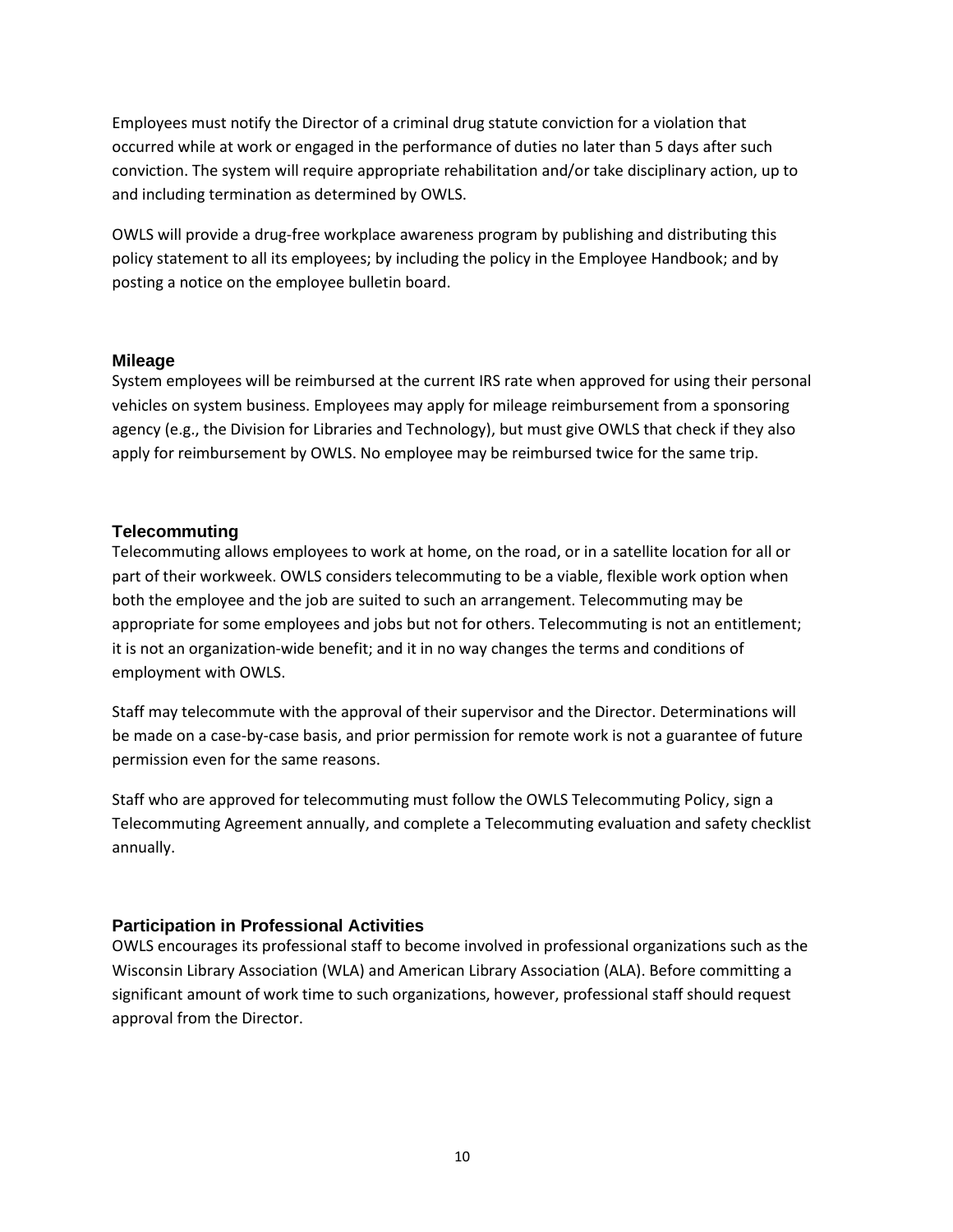# <span id="page-11-0"></span>**Attendance at Conferences and Professional Meetings**

The system shall reimburse employees for registration, travel, meals, and lodging for attending conferences and professional meetings when the employee's attendance has been approved ahead of time. Employee attendance at conferences and meetings within the state and in the Chicago or Minneapolis/St. Paul areas requires the approval of the Director. The Board of Trustees must approve attendance at meetings and conferences held in all other locations.

In most cases professional employees may expect to attend one national conference at least every other year. When funds are limited, an equitable distribution of money and relevance to an individual's duties and professional growth will be considered in making conference attendance decisions.

Meals and other incidental expenses shall be reimbursed at the GSA reimbursement rate for the time and place of travel. IRS rules require that employees submit receipts for their expenses on their return from the meetings and conferences. Those expenses charged to an OWLS credit card do not require any other receipt than the monthly invoice.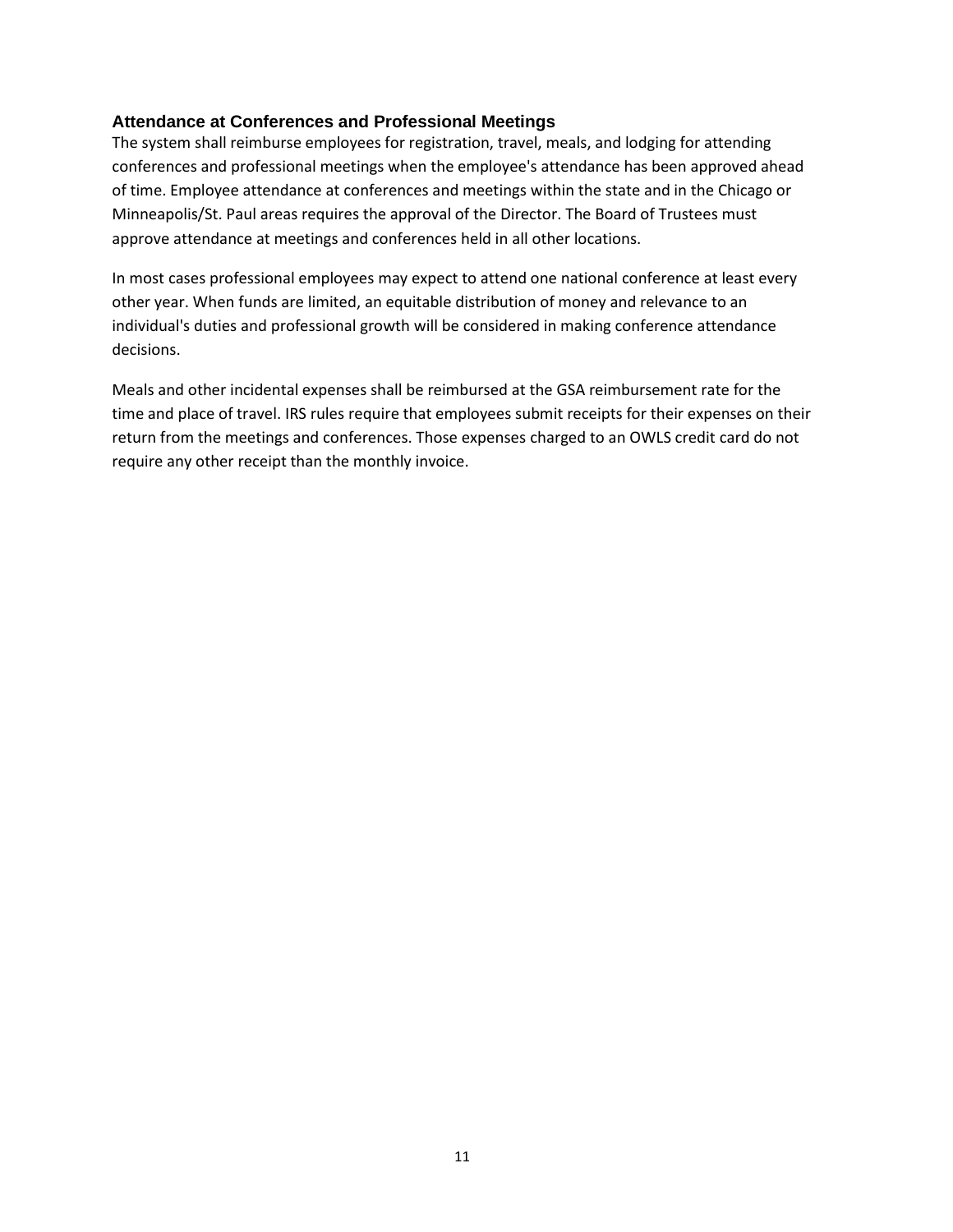# **PAY AND PROGRESS**

# <span id="page-12-1"></span><span id="page-12-0"></span>**Payroll Information**

The work week begins on Sunday and runs through Saturday. Paydays are the Thursday following the end of a two-week pay period. Checks are deposited directly in the institution and account that an employee selects.

Federal, State, and Social Security taxes will be deducted from the employee's check and paid to the appropriate agencies. If employees choose to participate in any of the voluntary benefit programs OWLS offers, any necessary deductions for those programs will also be made.

# <span id="page-12-2"></span>**Promotion**

Qualified applicants from within the organization shall have the first opportunity to fill vacant positions.

# <span id="page-12-3"></span>**Compensatory Time Off and Overtime**

Hourly employees may receive compensatory time off for hours worked in excess of 40 hours per week. All compensatory time must normally be used prior to the end of the pay period in which it is earned. Compensatory time will be awarded at the rate of one-and-one-half times the hours worked, i.e., for each hour worked the employee will receive one and a half hours of compensatory time.

Hourly employees working more than 40 hours in the second week of the pay period, i.e., in excess of 80 hours during the payroll period may receive compensatory time off or overtime pay, at the discretion of the system. Since overtime work is not encouraged, employees must have their supervisor's approval prior to working in excess of 40 hours during any week. Compensatory time off shall be scheduled in coordination with the employee's supervisor.

Compensatory time off and overtime pay shall be administered in compliance with the rules established by the Fair Labor Standards Act and the State of Wisconsin.

#### <span id="page-12-4"></span>**Payments from Other Agencies**

Reimbursements and honoraria received from other agencies must be turned over to OWLS when the employee is being compensated by the system for the activity involved.

If employees choose to attend meetings, make presentations, write articles, etc., on their own time, OWLS will not provide any reimbursement.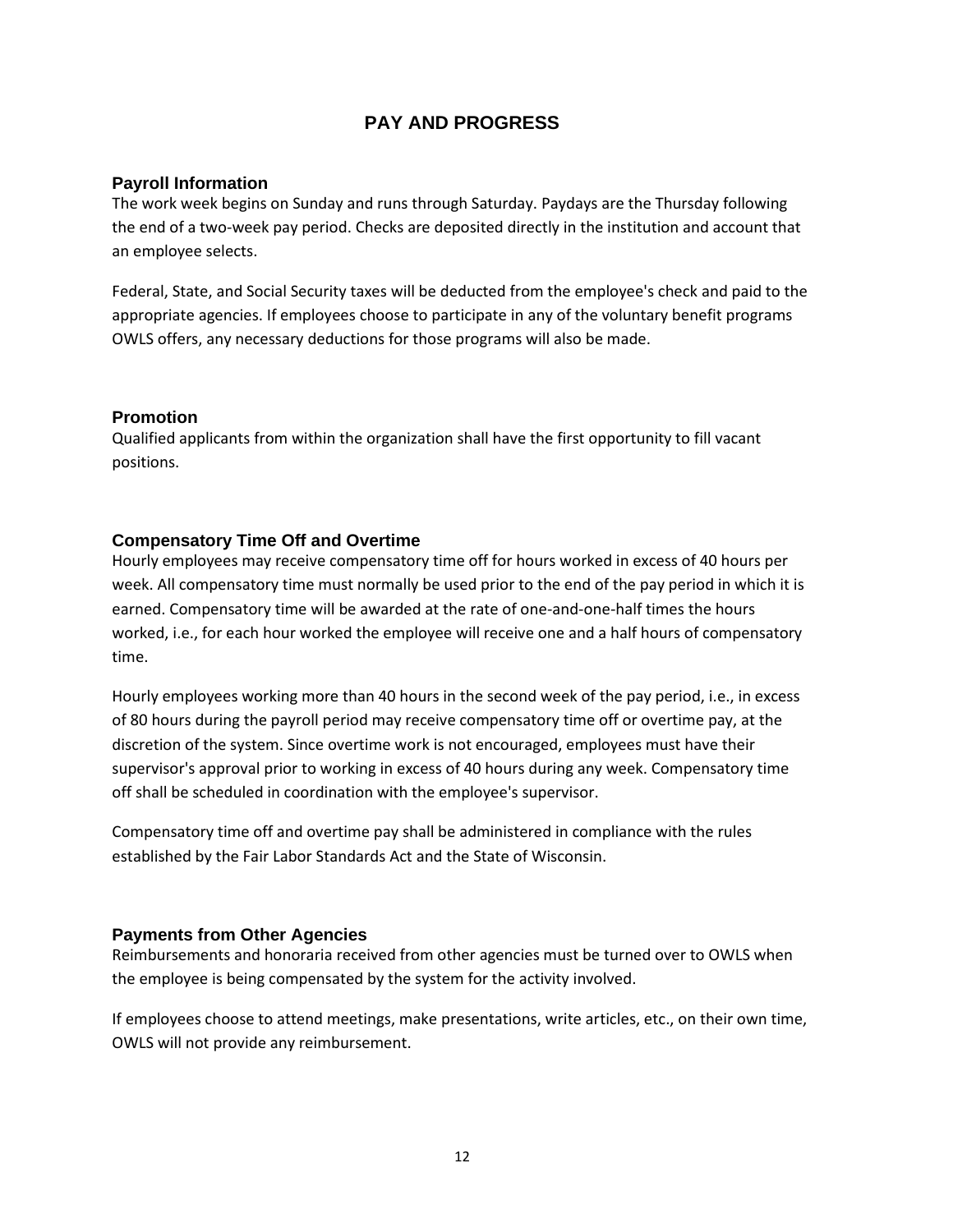# <span id="page-13-0"></span>**Employee Evaluations**

The system's annual evaluations are designed to encourage employees to reflect on their performances and needs and to discuss those reflections with their supervisor. In turn, supervisors will share their thoughts. Together, they will set priorities or goals for the employee for the coming year. These occasions are intended to be part of an ongoing discussion, not an isolated experience once a year. Evaluations are generally held annually. The Director will review all evaluations.

# <span id="page-13-1"></span>**Personnel Records**

The system shall keep files on all personnel which include such records as W2 and W4 forms, information and forms related to hiring, grievances and reprimands, performance evaluations, vacation and sick leave balances, and requests for leaves of absence. Personnel files are considered confidential and access will be limited to the fewest possible employees.

It is important that personnel records be up to date. Employees should notify the Business Coordinator of changes in name, address, telephone number, marital status, or number of dependents. Annually, the Business Coordinator will verify with each employee that the emergency contact information for him/her is current.

An employee may inspect his or her personnel file in accordance with Section 103.13, Wisconsin Statutes. To access personnel files, talk to the Director.

#### <span id="page-13-2"></span>**Discipline**

An attempt will be made to help employees having difficulty in their employment with the system. Breach of rules may subject an employee to disciplinary action or immediate discharge from employment consistent with the system's right to discharge at will. Any actions taken will be copied or summarized and put in the employee's personnel file.

The actions that might be taken are the following:

- 1. The employee may be given a verbal reprimand. This normally will be done in private. The supervisor will give the employee the reasons for being disciplined and the manner in which the employee shall correct the problem in the future.
- 2. The employee may be given a written reprimand, and a copy will be placed in the employee's personnel file. This letter will state the rule or policy broken and how to improve performance.
- 3. The employee may be suspended without pay.
- 4. The employee may be discharged by letter or immediately if circumstances warrant such action.

The fact that these actions are listed in order of severity does not imply that the employer will necessarily or regularly follow this sequence, nor is this provision in any way intended to modify the at-will employment relationship.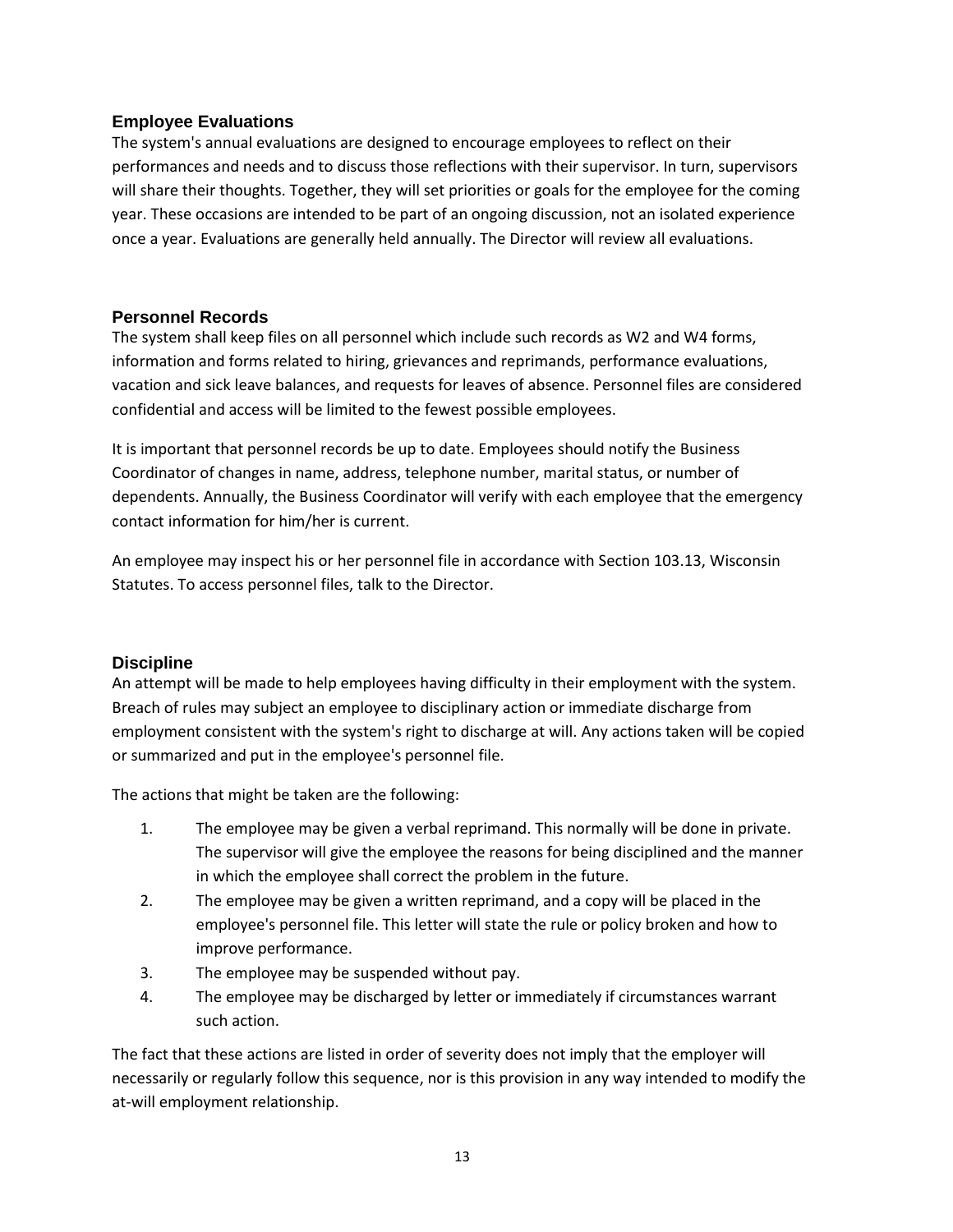# <span id="page-14-0"></span>**Grievance Procedure**

The system seeks to provide a work environment in which problems or complaints are addressed effectively, but informally. The procedure below may be used to address issues concerning workplace safety, discipline, and termination when an employee does not believe that informal measures have resolved one of these matters satisfactorily. For purposes of this policy, "workplace safety" is defined as conditions of employment affecting an employee's physical health or safety, the safe operation of workplace equipment and tools, safety of the physical work environment, personal protective equipment, workplace violence, and training related to same.

Employees should first discuss complaints or questions with their immediate supervisor. Every reasonable effort should be made by supervisors and employees to resolve any questions, problems or misunderstandings that have arisen before filing a grievance.

- 1. The employee must present a written grievance to his or her supervisor within 5 working days of the events giving rise to the grievance. The written grievance must contain the name and position of the employee filing it, a statement of the grievance, the issue involved, the relief sought, the date the event giving rise to the grievance took place, and the employee's efforts to informally resolve the matter. The supervisor, within 5 working days of the receipt of the grievance, will meet and discuss the grievance with the employee. The supervisor will respond to the employee in writing within 5 working days of the meeting.
- 2. In the event that the supervisor's decision is not satisfactory to the employee, the employee may, within 5 working days, present the written grievance to the Director. The Director, within 5 working days of the receipt of the grievance, will meet and discuss the grievance with the employee. The Director will respond to the employee in writing within 5 working days of the meeting. In the event that the Director is the employee's immediate supervisor, this step is redundant and will be skipped.
- 3. If the Director's decision does not resolve the grievance, the employee, within 5 working days, may file with the Director a request for a review by an impartial hearing officer. The hearing officer will not be an OWLS employee or board member. The impartial hearing officer will determine whether a hearing is necessary or whether the case may be decided based on submission of written documents. The impartial hearing officer will prepare a written decision, which will also be reported to the OWLS Board.
- 4. The impartial hearing officer's decision shall be final unless within 5 working days, an appeal is filed with the OWLS Board. The OWLS Board will review the matter at a regular board meeting as soon as practicable. A majority vote of the Board shall decide the appeal and shall be final.

If the employee fails to follow the procedures or meet the deadlines set forth above, the grievance will be considered resolved.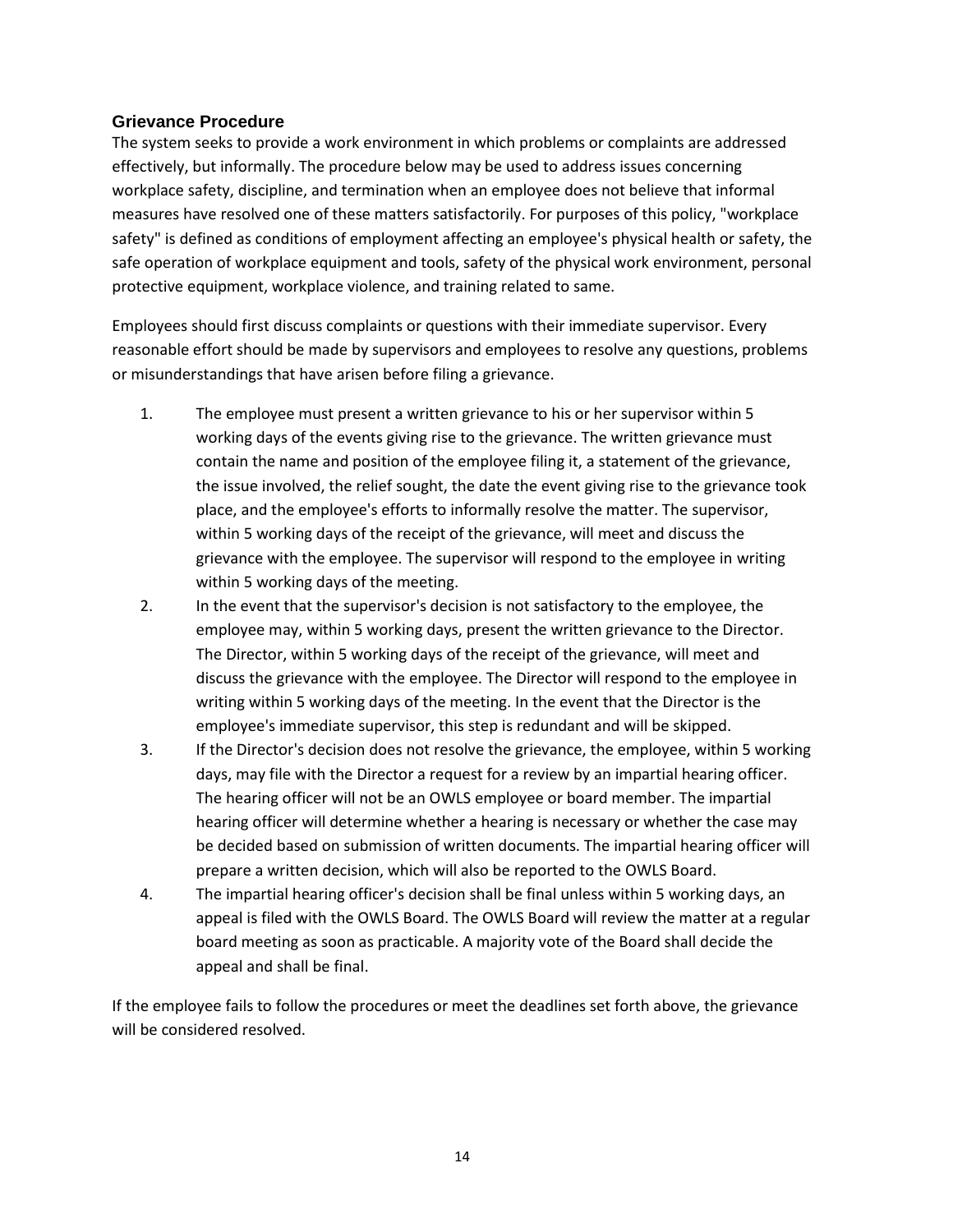# **TIME AWAY FROM WORK**

#### <span id="page-15-1"></span><span id="page-15-0"></span>**Holidays**

All employees are eligible for the following eleven paid holidays per calendar year:

New Year's Day Memorial Day Independence Day Labor Day Thanksgiving Day Day after Thanksgiving Christmas Eve Christmas Day New Year's Eve Floating Holidays (2)

Part-time hourly employees shall receive pay for the above holidays on a proportionate basis according to actual time worked in relation to a full-time employee. Hourly employees whose duties require them to work on a holiday will receive overtime pay for the hours worked in addition to the holiday pay they have earned.

The floating holidays are awarded at the beginning of the calendar year and must be taken by the end of the calendar year. Floating holidays will be awarded on a proportionate basis for new employees beginning their employment after the start of the calendar year. Pay for floating holidays will be paid to employees who leave employment in good standing prior to taking their annual floating holidays.

Upon approval of the Director, an employee may donate floating holidays to another employee if the recipient employee is unable to work due to a serious health condition and has no paid time off available (i.e., vacation, sick leave, floating holidays).

#### <span id="page-15-2"></span>**Vacation**

The Director and professional staff shall be awarded 20 working days of paid vacation per year after one year of employment and 25 working days of paid vacation per year after 10 years of employment.

Support staff shall be awarded 15 working days of paid vacation per year after one year of employment; 20 working days of paid vacation per year after seven years of employment; and 25 working days of paid vacation per year after 15 years of employment.

Part-time hourly employees shall be awarded vacation leave on a proportionate basis according to the actual time worked in relation to a full-time employee.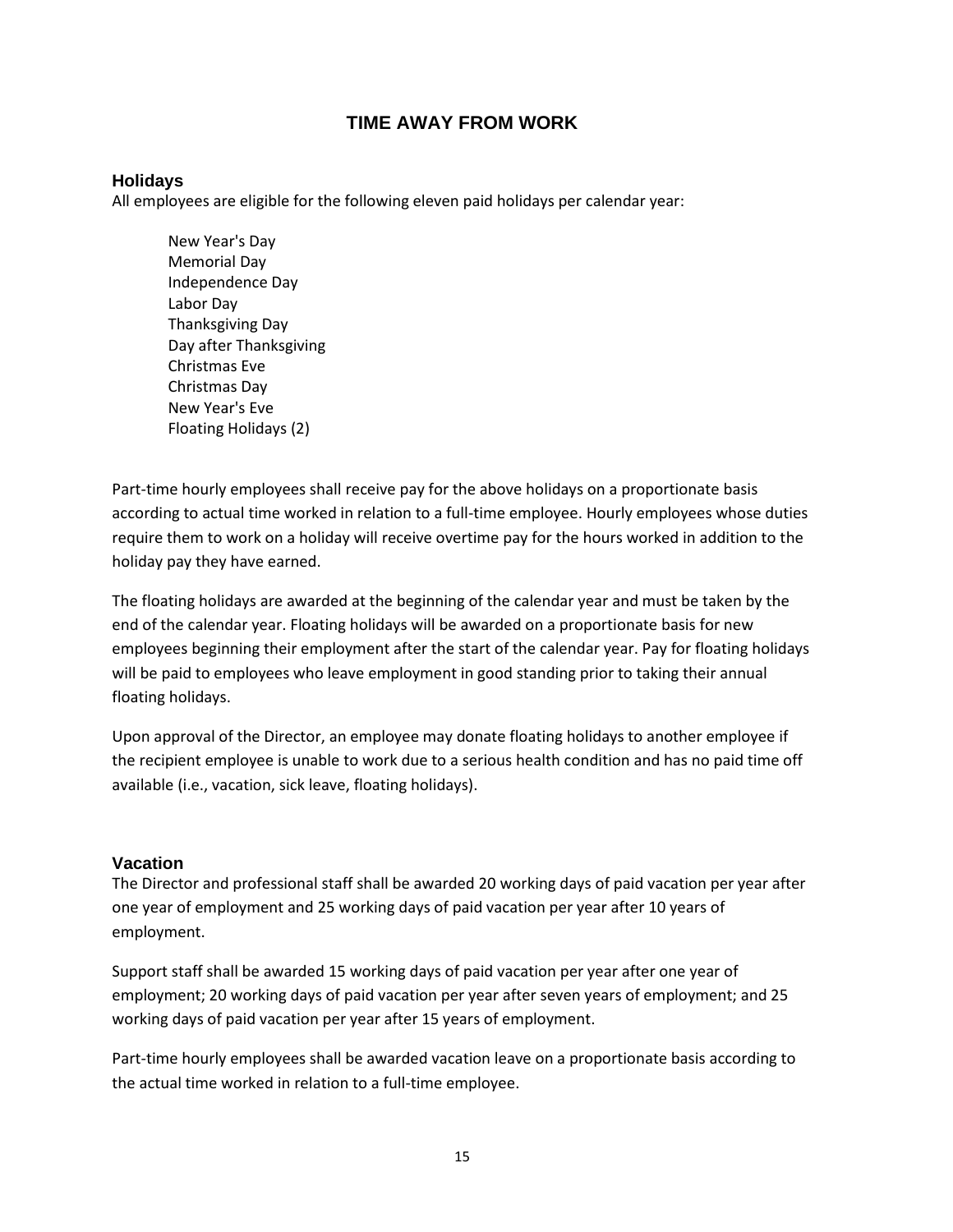The system believes that vacations benefit both the employees and the employer. Therefore, employees must use the vacation they have earned within the period of time between one anniversary date and the 30 days following the next anniversary date. Employees who have earned more than fifteen days of paid vacation per year (i.e., 20-25 days per year) may, if they choose, ask to be reimbursed for a maximum of five days rather than take them as vacation. In addition, employees may, upon approval of the Director, donate a maximum of five vacation days to another employee if the recipient employee is unable to work due to a serious health condition and has no paid time off available (i.e., vacation, sick leave, floating holidays).

The system recognizes that the first year of employment is often stressful and time off is helpful. Therefore, after three months of employment new full-time professional and support staff will receive 10 days (80 hours) of vacation. This vacation must be used by the employee's first anniversary date. New part-time hourly employees shall be awarded vacation leave on a proportionate basis according to the actual time worked in relation to a full-time employee.

Vacation leave that has been awarded and not yet taken will be paid to any employee leaving employment if the reason(s) for leaving are not for disciplinary reasons. In addition, the portion of vacation leave that has been earned since the employee's last anniversary will be paid to any employee who leaves OWLS if the reason(s) for leaving are not for disciplinary reasons.

All vacations shall be scheduled at the convenience of the system and approved by the employee's supervisor.

A few guidelines will be considered when approving vacation requests:

- Someone must be available to answer the main telephone number throughout the day.
- Someone must be available to ensure that daily reports are provided to OWLSnet libraries.
- Someone must be available to pack and unpack deliveries.
- Someone must be available to bring books down from Appleton Public Library's Circulation Department.
- Someone must be available to provide support for and troubleshoot problems with the integrated library system application software.
- Someone must be available to provide support for and troubleshoot problems with servers and the network infrastructure.
- At least one professional and two support staff should be available on a given workday for the majority of hours that the office is open.
- One person must keep the office open until 5:00 p.m.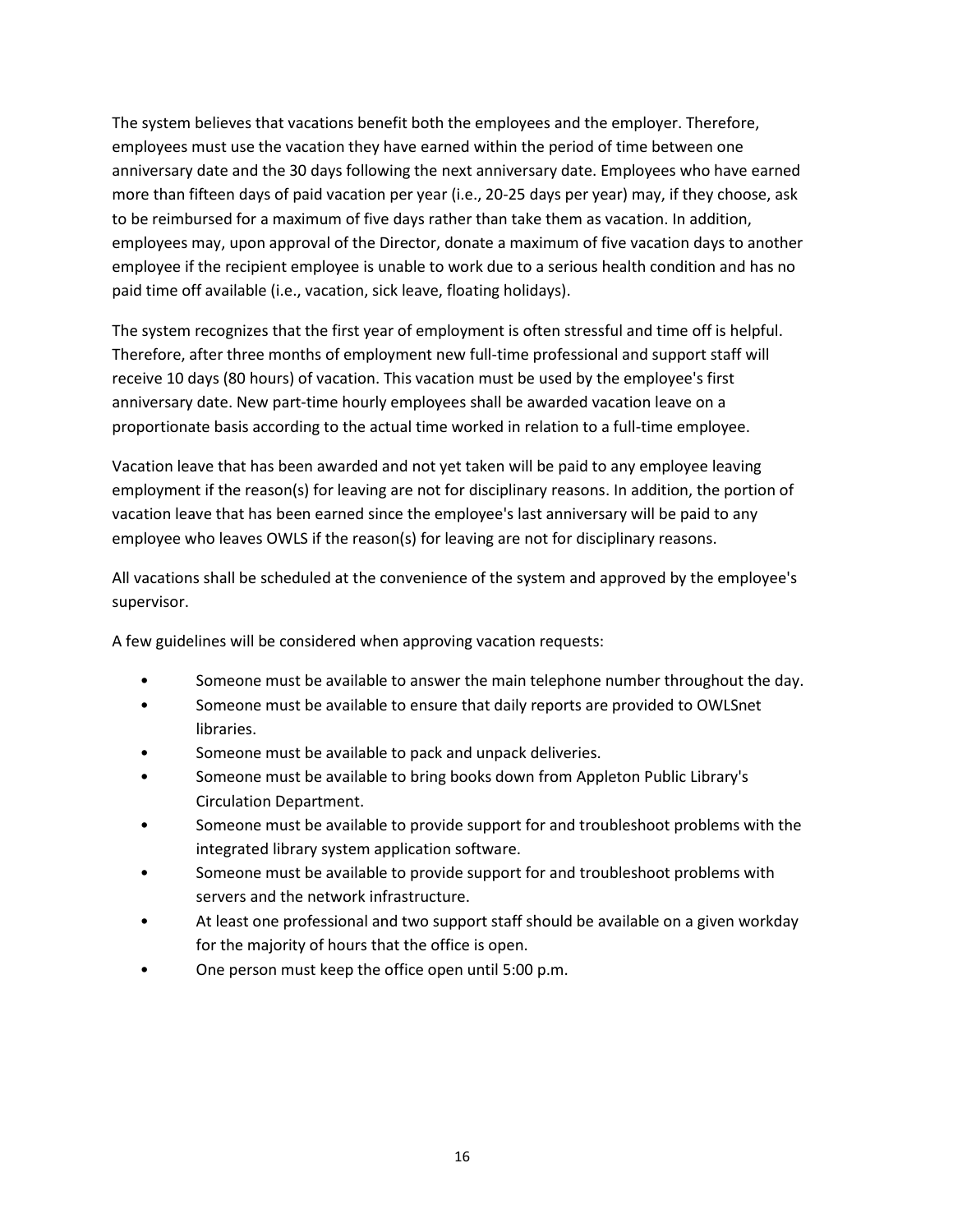# <span id="page-17-0"></span>**Time Off for Emergency Purposes**

Employees may be granted time off without pay for emergency purposes at the discretion of the Director.

# <span id="page-17-1"></span>**Inclement Weather**

Inclement weather may make it impossible for employees to come to work. If this occurs, employees may work from home with the approval of the Director, make up the time missed, request that this time off be charged to unused vacation, or take the time without pay. If inclement weather requires that hourly employees leave work before the end of the day, they may work from home with the approval of the Director, make up the time missed, request that this time off be charged to unused vacation, or take the time without pay.

If inclement weather forces the system office to close, employees who are unable to work from home will be paid at their regular rate for any hours they are scheduled to work during which the system office is officially closed.

# <span id="page-17-2"></span>**Jury Duty**

Time off with pay will be granted to any employee required to perform jury duty. It is the system's intent for employees to avoid suffering a loss of pay during any time spent serving on a jury. Therefore, the system will provide the difference between their regular wages and the compensation received from the county for jury service.

Employees will be compensated by the system at their regular rate of pay for any hours that they were scheduled to work on the day when jury duty was performed. However, employees must turn over to the system any compensation awarded by the county for jury duty performed on a day for which they are also paid by the system. No employee shall receive compensation from both the county and the system for any given day.

# <span id="page-17-3"></span>**Medical and Family Leaves of Absence**

Any employee who has completed at least one full year of continuous employment is eligible to request a leave of absence for one of the following reasons:

- The birth and care of a child.
- The adoption of a child or the placement of a foster child in the home.
- Caring for a family member (spouse, child, employee's parents) with a serious health condition or one's own serious health condition.

In order to secure board approval, all requests for a leave of absence must be submitted to the Director at least thirty (30) days prior to the date on which the leave is requested to begin. Leaves of absence shall be for a maximum of twelve weeks in any twelve-month period. The twelve weeks will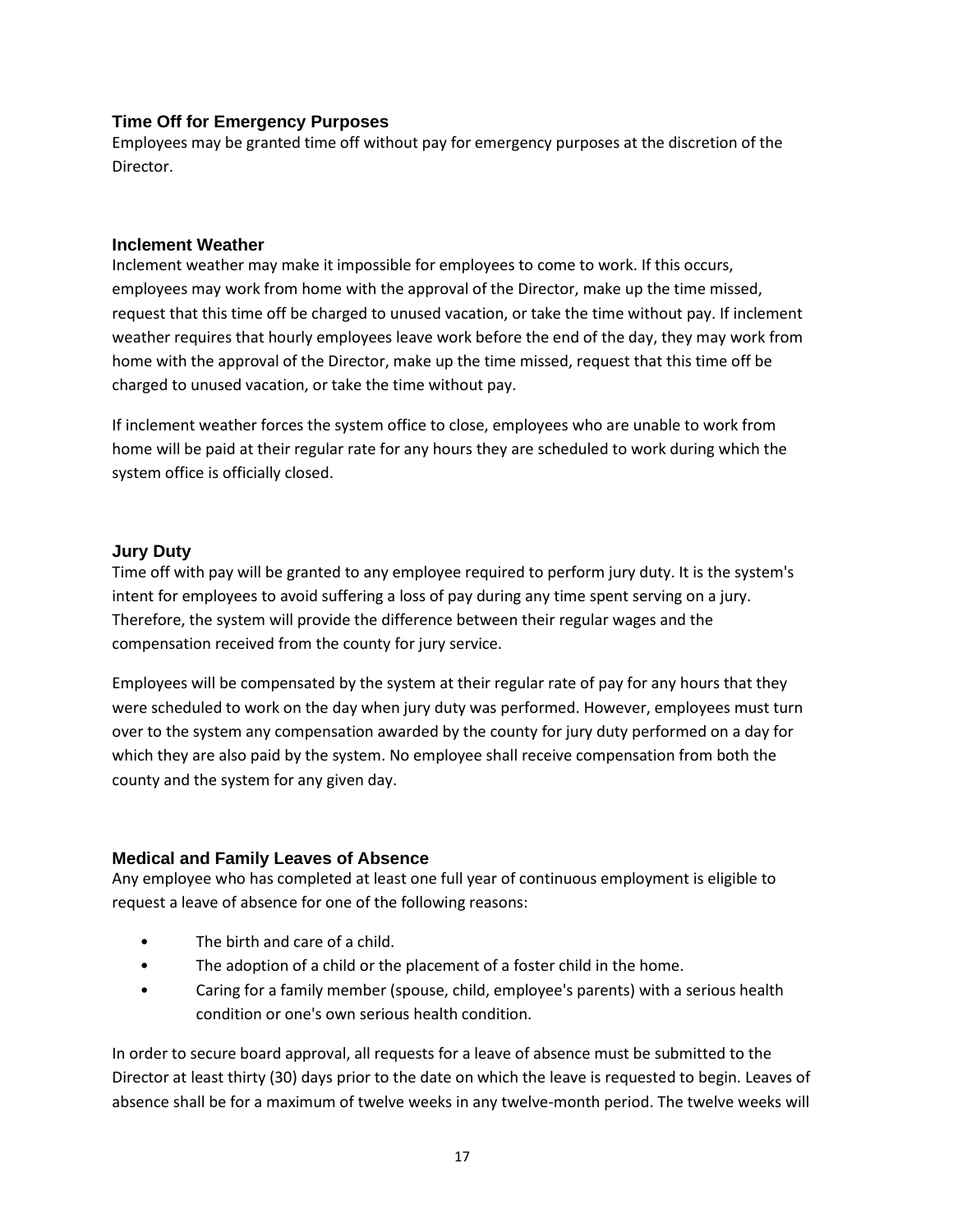include the use of any vacation and sick leave that the employee has accumulated. The remainder of the leave shall be without pay.

Neither vacation nor sick leave will accumulate during a leave of absence. Participation in the health insurance program will be continued during a leave of absence on the same basis as if the employee were not on leave. If the employee chooses not to return to work at OWLS at the end of the leave, the system will request reimbursement for its share of the health insurance premiums paid during the unpaid portion of the leave.

Upon completion of a leave, the employee is reinstated in his or her former position with no loss of benefits or salary.

#### <span id="page-18-0"></span>**Sick Leave**

Leave with pay for illness is earned at the rate of two and one-half days for each calendar quarter for full-time employees and accumulated to a maximum of 120 working days (960 hours). Part-time hourly employees shall be eligible for sick leave on a proportionate basis according to actual time worked in relation to a full-time employee. A new employee will not be eligible for sick leave until one full calendar quarter elapses after his date of employment; however, he will earn sick leave during his first quarter of employment. No paid sick leave may be taken in advance. The only acceptable use of sick leave is illness, disability, or a medical appointment for an employee or for the employee's immediate family. Immediate family is defined as spouse or domestic partner, children and their spouses, parents, siblings, parents-in-law, sister-in-law, brother-in-law, grandparents, grandchildren, stepparents, or stepchildren.

When an employee is absent from work for more than five consecutive days, the Director may require from the employee's physician a written statement that the employee is able to return to work. Such a statement must describe any restrictions that apply to the employee's ability to work and estimate the length of time for which these restrictions should be observed. After the employee's accumulated sick leave has been exhausted, the remainder of a disability absence shall be without pay.

Upon separation of employment, any remaining, accrued sick leave will not be paid out.

#### <span id="page-18-1"></span>**Life-threatening Illnesses**

Employees with life-threatening illnesses are encouraged to continue working as long as they are able to perform their duties and their illness presents no threat to themselves or other employees. The system will make reasonable job accommodations where necessary to help such employees continue to work.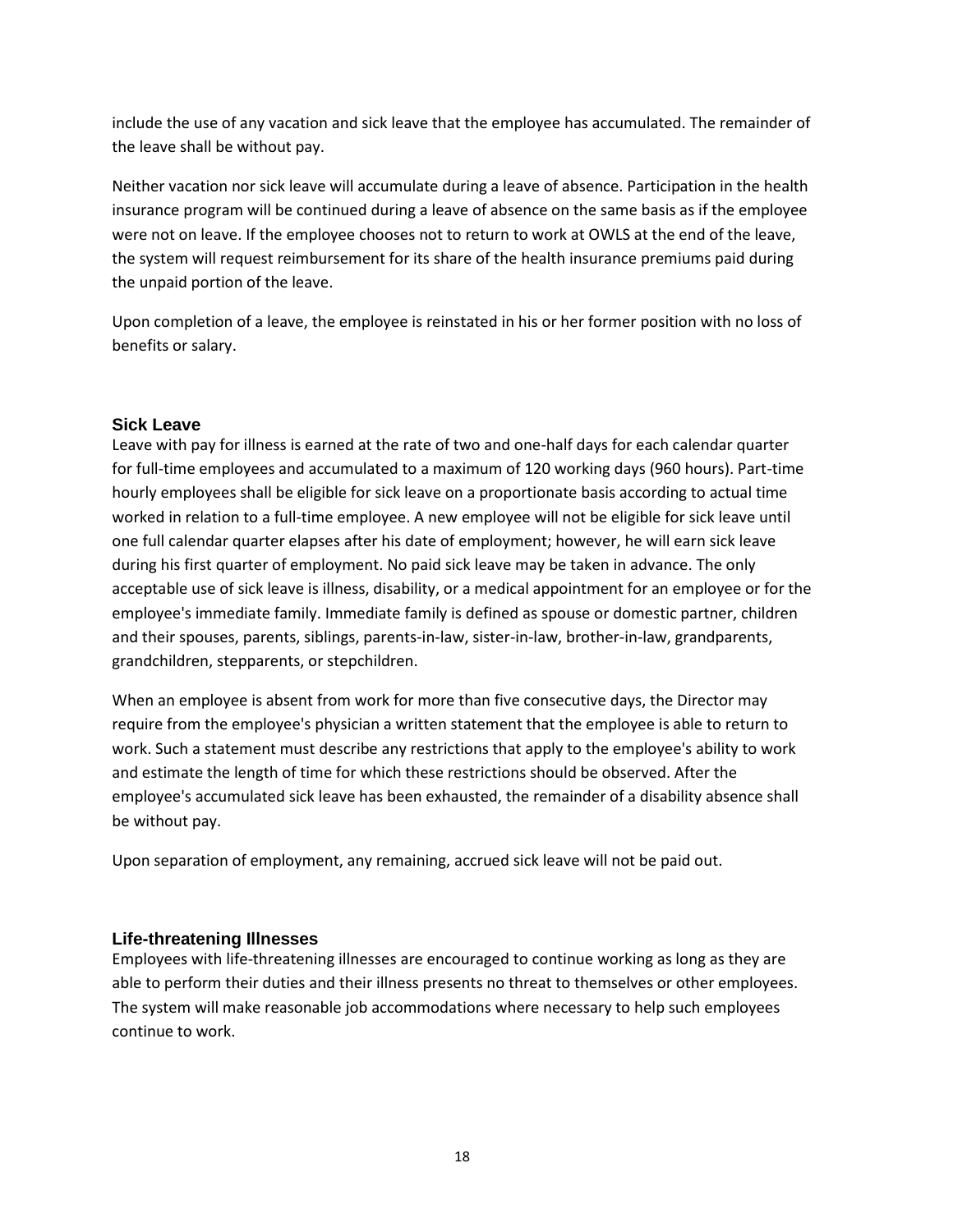#### <span id="page-19-0"></span>**Fitness for Work**

OWLS reserves the right to require an employee to undergo a medical examination by a doctor chosen by the employer whenever there is a question of an employee's physical, emotional, or mental fitness to work, in accordance with state and federal law.

#### <span id="page-19-1"></span>**Bereavement Leave**

Up to three consecutive working days with pay is allowed for full-time employees in the event of a death in their immediate family for the purpose of attending and/or making arrangements for the deceased. Part-time hourly employees shall be eligible for bereavement leave on a proportionate basis according to actual time worked in relation to a full-time employee. Immediate family is defined as spouse or domestic partner, children and their spouses, parents, siblings, parents-in-law, sister-in-law, brother-in-law, grandparents, grandchildren, stepparents, or stepchildren.

# <span id="page-19-2"></span>**Military Leave**

OWLS military leave policy is governed by the provisions of the Uniformed Services Employment and Reemployment Rights Act (USSERA). If any statement in OWLS policy is or becomes incompatible with USSERA, the law will take precedence.

If an employee is called to active duty or enlists in one of the Armed Forces, he or she will be eligible for reemployment after completing military service provided (1) The employee has informed OWLS that s/he was leaving the job for military service; (2) The period of service has not exceeded five years; (3) he or she has completed active duty satisfactorily; and (4) he or she has reported back to OWLS in a timely manner, the exact time frame depending upon the length of the tour of duty as specified in the law.

Employees who serve in reserve units are entitled to fifteen days (120 hours) of unpaid leave each year for authorized, scheduled training and 22 days for emergency duty, as authorized by the President or the Wisconsin Governor, in support of civil authorities in the protection of life and property. The length of the leave is prorated for part-time employees.

Individuals who may request a military leave are encouraged to talk to the Director or Business Coordinator as soon as possible for more specific details.

#### <span id="page-19-3"></span>**Personal Leave**

Occasionally, employees may find it necessary to conduct personal business, extend a vacation, or absent themselves from work for personal reasons. Ordinarily, vacation and personal time must be used prior to granting leave without pay. Employees who wish to request personal leave must obtain prior approval from the Director. Requests shall be made in writing stating the length of the leave and reason for same. The Director may grant up to ten (10) workdays of unpaid leave for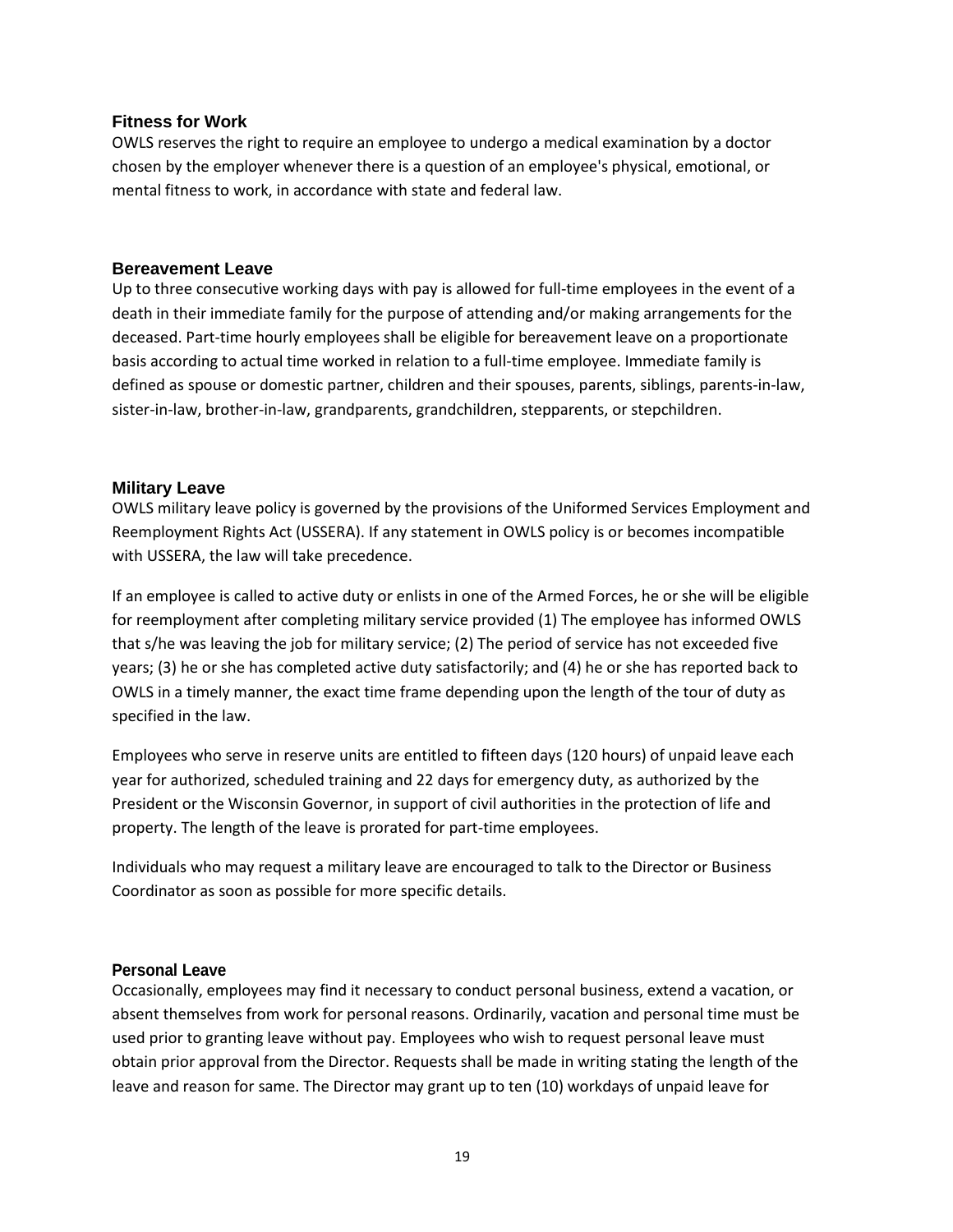personal reasons in each year of employment subject to the same guidelines used for approving vacation.

Vacation and sick leave are not earned for the month unless the employee works the majority of the workdays of the month. All time paid for is considered time worked.

Personal leaves of longer duration are given full consideration subject to the approval of the Director and the Board of Trustees.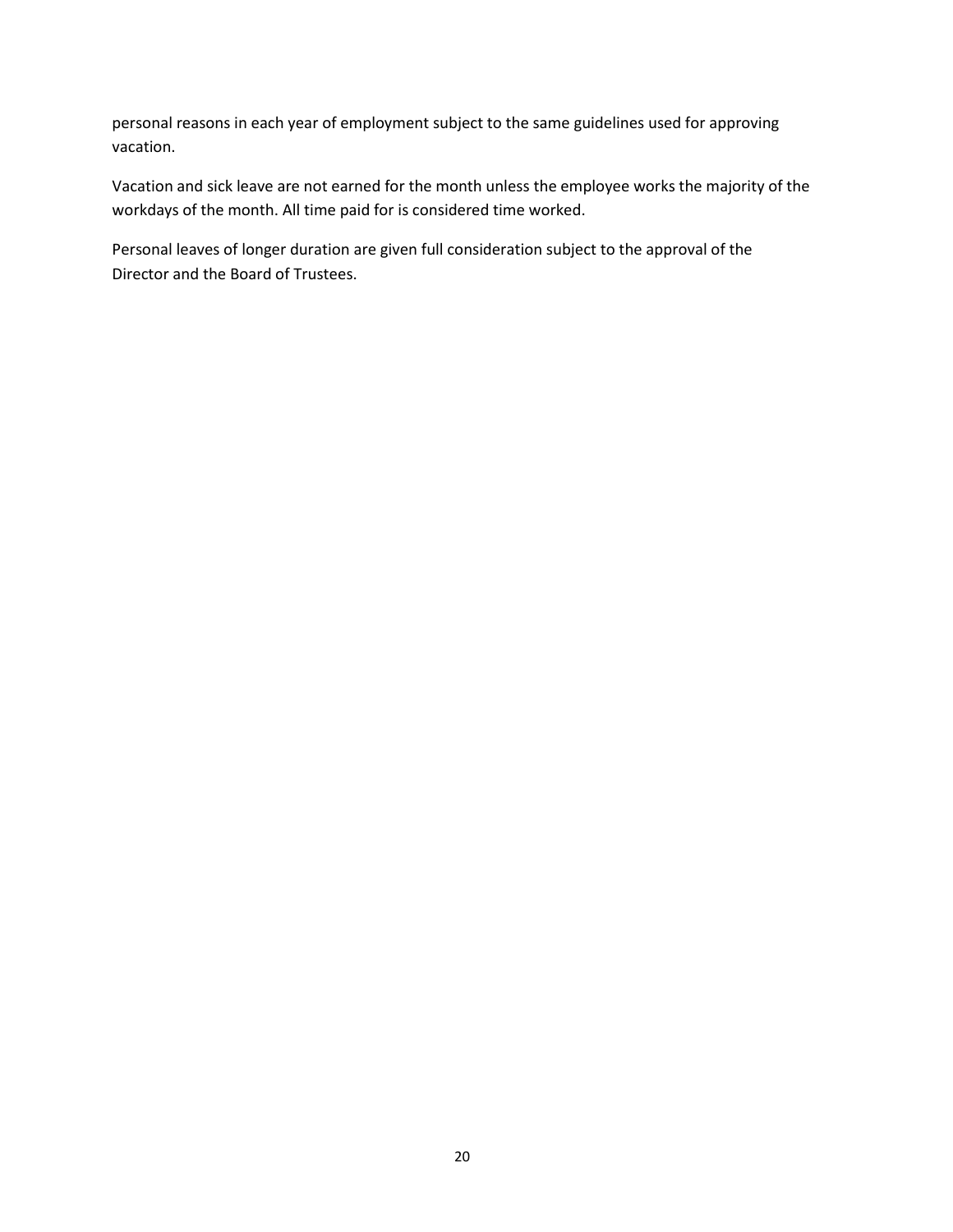# **INSURANCE**

#### <span id="page-21-1"></span><span id="page-21-0"></span>**Health Insurance**

All employees participating in the Wisconsin Retirement System (WRS) are eligible for group health insurance coverage through the Wisconsin Public Employers' Group Health (WPE) Insurance program. Through the WPE program, employees have a choice of several participating health plans. The system pays a portion of health insurance premium costs, and employees are also required to pay a portion of their premiums. The system's contribution is effective for either single or family coverage.

Annually, the Board will determine the portion of premium costs that the system will pay for employees working at least three-fourths time, *i.e.*, 30 hours a week. The system will contribute 40% of the lowest cost plan toward health insurance premiums for employees working less than threefourths time.

State statute prohibits the system from contributing more than 88% of the average premium cost of a Tier 1 health plan toward any employee's health insurance premium. Annually, the Board will determine the system's maximum contribution rate*,* which may be less than the statutory maximum. Employees should be aware of the maximum contribution rate when selecting a health plan because the system would pay a lower percentage of premium costs for higher cost plans.

New employees must enroll within 30 days of the date of hire; coverage will be effective on the first day of the month that occurs on or after the date the application is received by the employer. Employees who are not eligible for health insurance coverage when they are first hired must enroll within 30 days prior to the date they do become eligible; coverage will be effective the first day of the month on or following the date the employee becomes eligible.

If employees do not enroll during one of the specified enrollment periods, coverage will be initially limited to Standard Plan coverage and subject to a 180-day waiting period for all pre-existing conditions.

#### <span id="page-21-2"></span>**Health Insurance Opt-Out**

The Outagamie Waupaca Library System (OWLS) offers a health insurance opt-out incentive to all employees working at least three-fourths time, i.e., 30 hours a week, who are enrolled in other healthcare coverage. This policy is modeled on the state group health insurance opt-out incentive available to State of Wisconsin employees.

Employees can opt out of public employees group health insurance coverage during the annual It's Your Choice Open Enrollment period. In order to receive this incentive, the employee must complete the following steps:

• For employees currently participating in OWLS health insurance, fill out the Health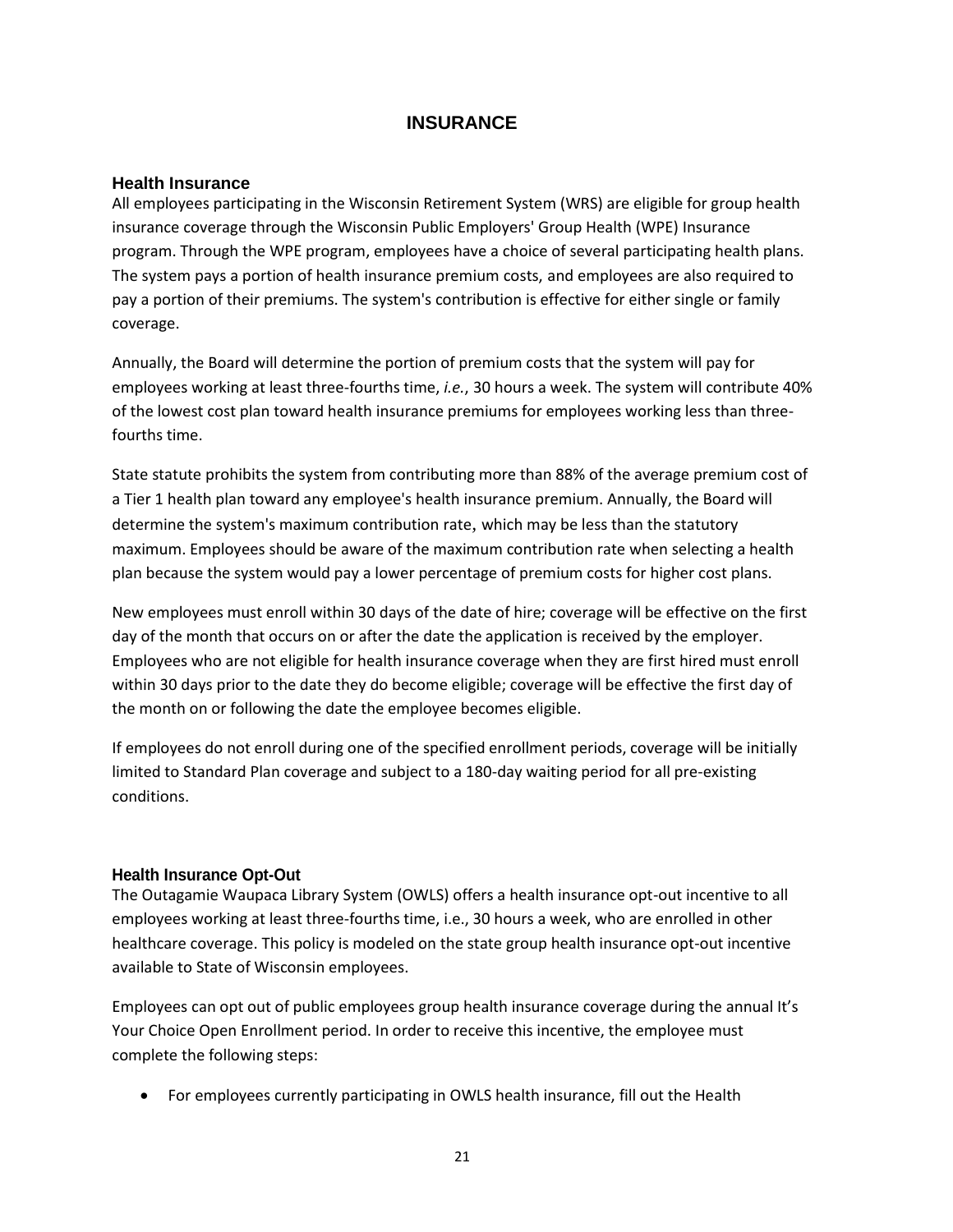Insurance Application/Change form for the upcoming year, indicating that they are cancelling health insurance coverage due to eligibility for other coverage.

• Notify the OWLS Director and Business Manager in writing that they will be opting out of health insurance for the upcoming year and would like to take advantage of the healthcare insurance opt-out incentive.

The opt-out incentive will be spread out over all applicable pay periods in the year.

New employees are also eligible to participate. If an employee makes the election to opt-out within 30 days of being hired, OWLS will prorate the stipend according to the remaining number of pay periods in the calendar year in which the election is made.

The payment is considered taxable income and will appear on employees' W-2 statements. In addition, the incentive payment is not considered WRS earnings.

If an employee chooses to re-enroll mid-year in OWLS provided health insurance (after experiencing a qualifying event making them eligible for a special 30-day enrollment opportunity) incentive payments will stop as soon as the employee enrolls in coverage.

The amount of the incentive will be set each year by the OWLS board at or before the annual OWLS budget meeting.

#### <span id="page-22-0"></span>**Life Insurance**

Group life insurance is available to all employees meeting the eligibility requirements of the insurance carrier. The system will pay the full premium for coverage approximately equal to the employee's annual earnings.

Employees may choose life insurance coverage at two or three times their annual earnings provided they pay the additional premiums. They may also choose coverage for spouse and dependent life insurance at their own expense.

If any employee's life insurance coverage exceeds *\$50,000,* the IRS requires that the system calculate and withhold FICA taxes on the cost of premiums for the insurance in excess of *\$50,000.*  The Business Coordinator will discuss this with employees when relevant.

#### <span id="page-22-1"></span>**Income Continuation Insurance**

The Income Continuation Insurance program provides replacement income during a period of disability. Benefits under the plan will not duplicate benefits available from other programs such as the Wisconsin Retirement System*,* Unemployment Compensation, Worker's Compensation, Social Security, *etc.*, but rather will supplement these programs. All employees who have participated for at least six months in the Wisconsin Retirement System are eligible for Income Continuation Insurance. The system pays the entire premium for those employees choosing a waiting period of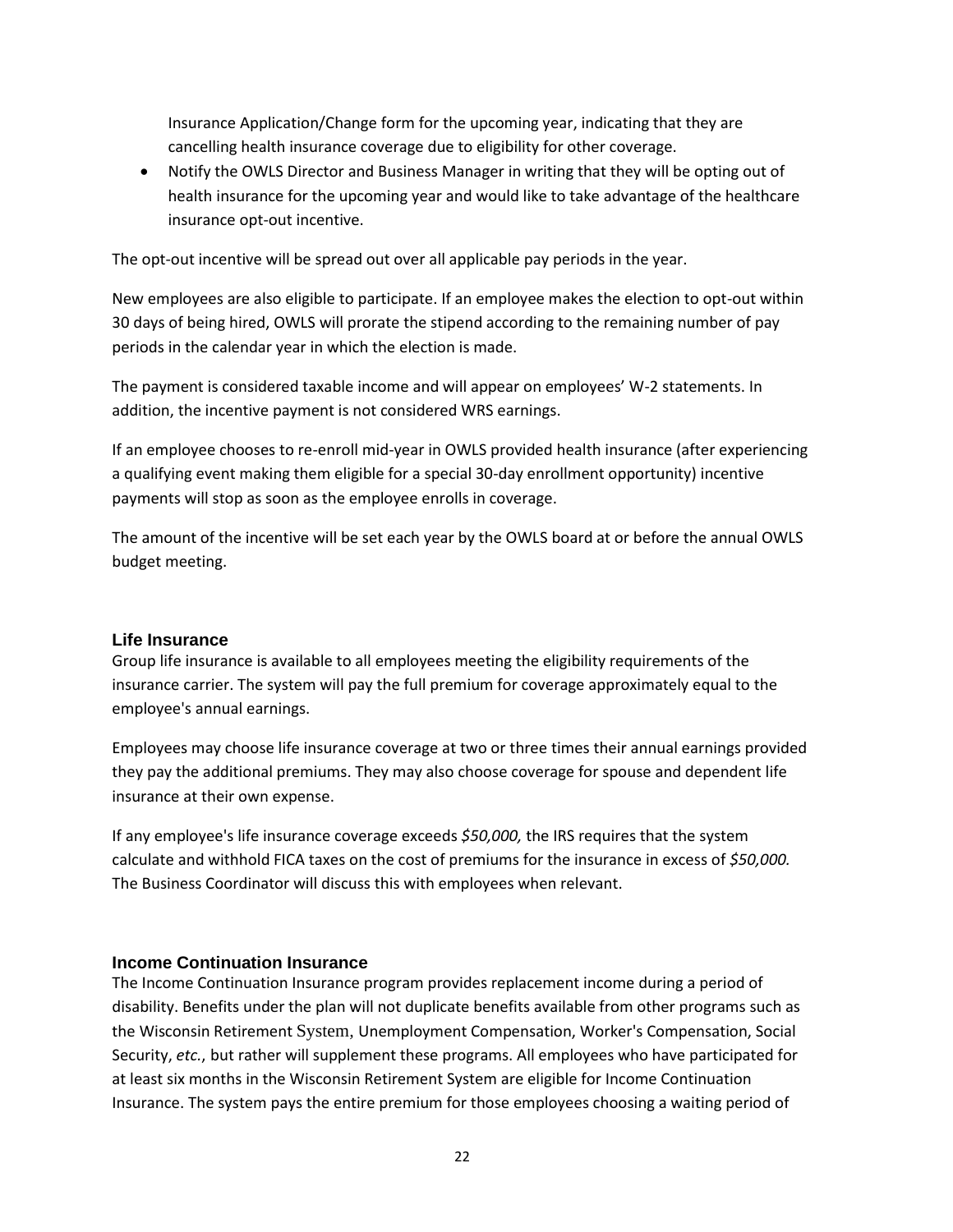120 days before benefits begin. If employees prefer a 30, 60, or 90-day waiting period before benefits begin, they will have the additional cost of their premiums deducted from their paychecks.

The Income Continuation Insurance program provides replacement income, based on an employee's annual earnings, up to a specific earnings threshold. An employee whose income exceeds the income threshold may apply for, and pay the premium for, supplemental Income Continuation Insurance. The Business Coordinator will notify any employee who exceeds the income threshold so that the employee may decide whether to apply for supplemental insurance.

# <span id="page-23-0"></span>**Worker's Compensation Insurance**

The system is required to carry Worker's Compensation Insurance that provides accident insurance for system employees injured while on duty.

# <span id="page-23-1"></span>**Supplemental Insurance**

All employees participating in the Wisconsin Retirement System (WRS) are eligible for supplemental dental, vision, and accident insurance coverage through the Wisconsin Public Employers' Group Health (WPE) Insurance program. Employees are responsible for the entire premium, which can be automatically deducted from the individual's paycheck.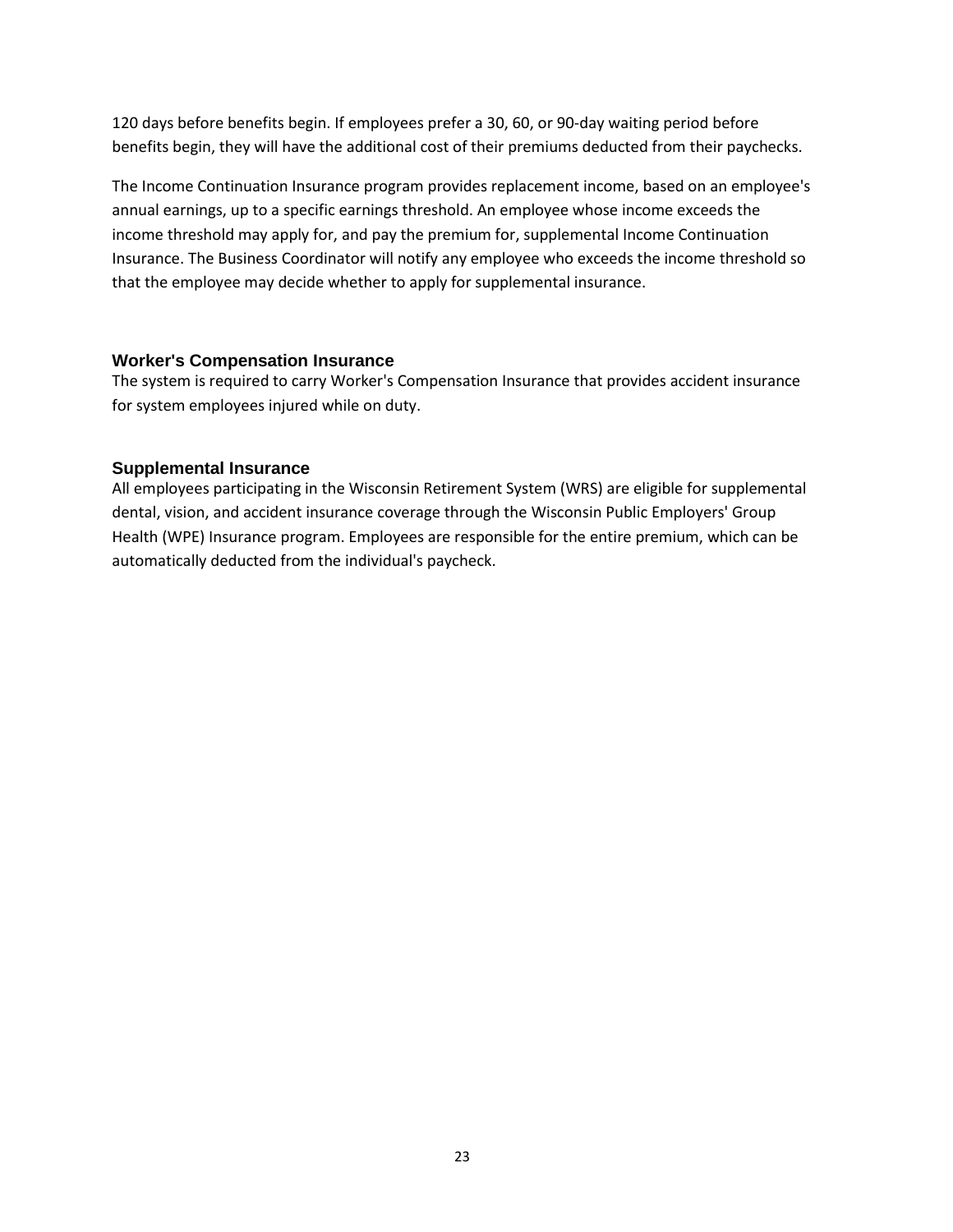# **OTHER BENEFITS**

# <span id="page-24-1"></span><span id="page-24-0"></span>**Employee Development and Education**

The development and training of employees is strongly supported by the system. Some employees are required to engage in job-related continuing education activities each year, and all are encouraged to do so. When a supervisor, with prior approval from the Director, asks an employee to attend a conference, workshop, or class, the system will fully reimburse the employee for the time and expenses associated with it. When an employee asks for permission to attend a conference or workshop, the supervisor will make a recommendation to the Director.

The Board of Trustees may, on a case-by-case basis, reimburse up to one half of the tuition for academic courses. Employees should request such reimbursement in a letter, submitted to the Director, describing the course's content and its relevance to the employee's job. In all cases, reimbursement shall be contingent upon receipt of attendance or performance reports, as well as expense reports.

# <span id="page-24-2"></span>**Charging Expenses**

OWLS professional staff each receive an OWLS credit card in his/her name for the purpose of buying job-related items and paying conference expenses. A credit card may be issued to support staff responsible for regularly making purchases. Details regarding the use of credit cards are spelled out in OWLS Credit Card Use Guidelines*:*

OWLS has arranged for corporate credit cards for each of its professional employees. These "OWLS credit cards" are for the use of employees subject to the following guidelines:

- 1. OWLS credit cards may be used for the following purposes:
	- a. To pay for the employee's expenses related to attendance at conferences or meetings. In accordance with OWLS policy on "Attendance at Conferences and Professional Meeting," employer-paid expenses include registration, travel, lodging, and meals.
		- i. Expenses for a spouse or travel companion that will not be reimbursed by OWLS may not be charged on an OWLS credit card.
		- ii. Employee automobile mileage is reimbursed at the current IRS rate. An OWLS credit card should not be used to charge gasoline or other personal vehicle costs because reimbursements for these costs are included in the reimbursement for auto mileage driven.
	- b. To pay for professional reference books that are needed in the performance of duties. Charges may be incurred up to the amount budgeted annually for this purpose.
- 2. With the prior approval of the Director, OWLS credit cards may be used for purchases other than those listed in No. 1 above.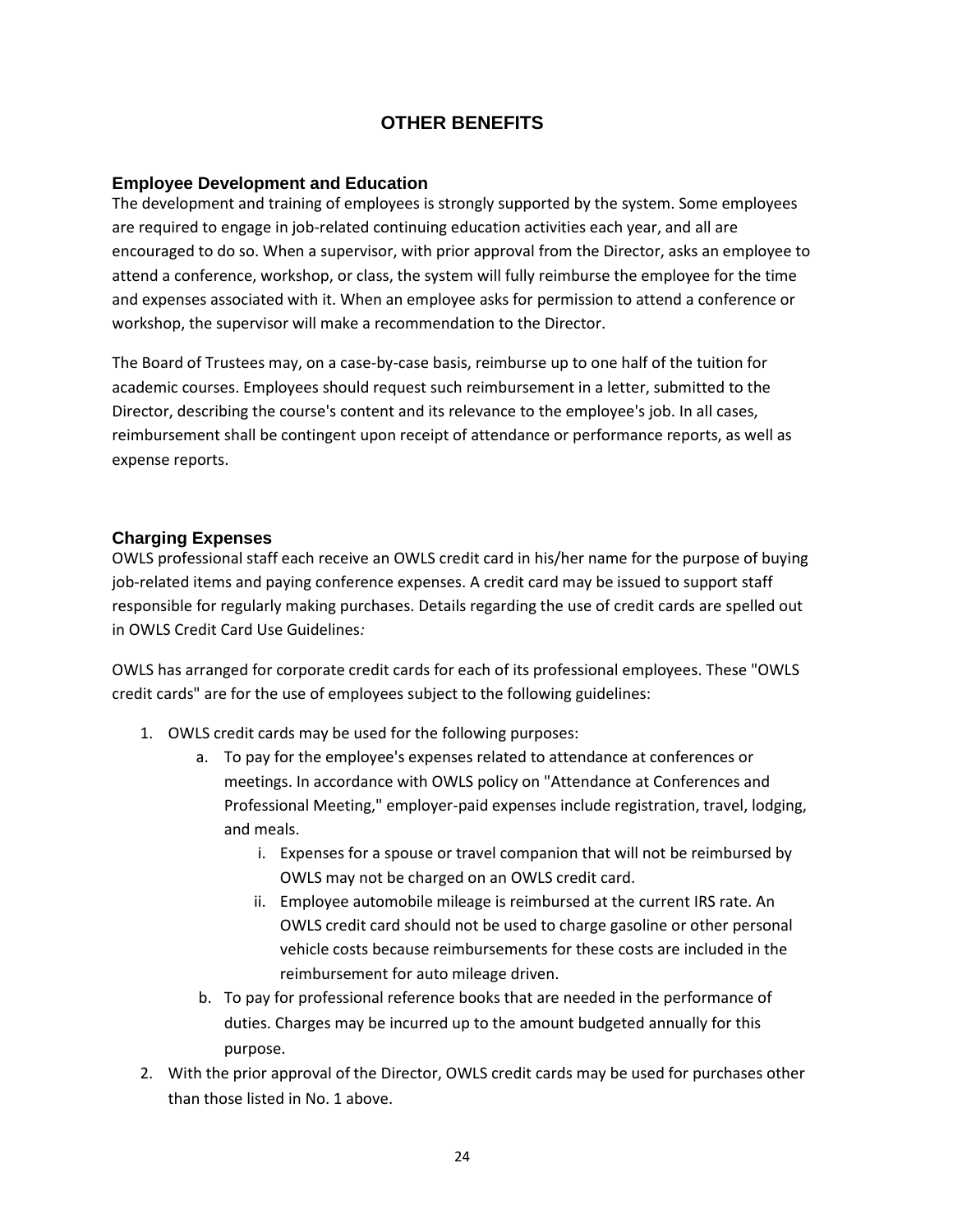- 3. Available credit is limited for each individual and is dependent upon the employee's level of responsibility and purchase needs.
- 4. Receipts for all credit card purchases should be given to the Business Coordinator. Employees may be asked to reimburse OWLS for credit card charges without proper receipts.

# <span id="page-25-0"></span>**Professional Dues**

OWLS will pay up to \$250 per person for membership dues in professional associations for the Director and professional staff. The Director must approve payment of dues for memberships in associations other than ALA and WLA.

# <span id="page-25-1"></span>**Wisconsin Deferred Compensation Program**

OWLS offers its employees participation in the Wisconsin Deferred Compensation Program created in accordance with Internal Revenue Code Section 457. The program, available to all system employees, permits them to defer a portion of their wages until future years. Participation in the plan is optional. The deferred compensation is not available to employees until termination, retirement, death, or unforeseeable emergency.

# <span id="page-25-2"></span>**Flexible Benefits Program (IRS Code Section 125)**

OWLS offers its employees the opportunity to set aside pre-tax income for paying childcare expenses or medical expenses not covered by their health insurance policy. Each employee decides what amount to set aside for the year, and that amount is automatically deducted from the individual's paycheck. Employees submit claims when expenses have been incurred. Money that is not claimed will not be returned at the end of the year. Participation in the program is optional.

For information about accessing, or authorizing access to, medical files related to this program, employees should talk to the Director.

# <span id="page-25-3"></span>**Wisconsin Retirement Fund**

The system participates in the Wisconsin Retirement Fund. All employees meeting eligibility requirements must participate. The fund requires an employer and an employee contribution.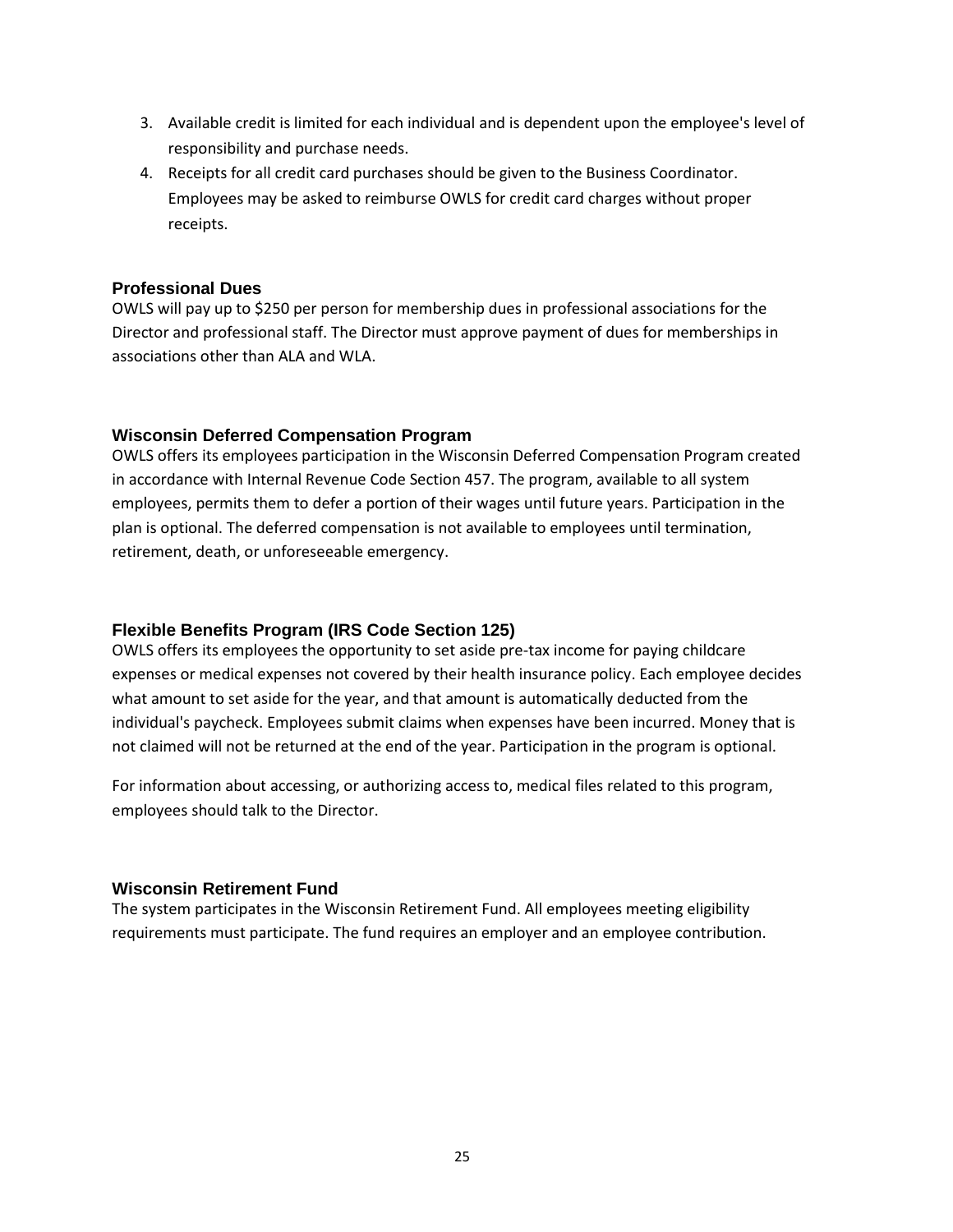# **LEAVING OWLS**

# <span id="page-26-1"></span><span id="page-26-0"></span>**Voluntary Separation (Resignation/Retirement)**

Voluntary separations are initiated by the employee. Resignations should be submitted in writing to the Director. The official termination date shall be the day after the last day worked and after the last day for which vacation leave has been paid. Upon termination employees will not be compensated for any accumulated sick leave.

The Director may reinstate any employee who leaves in good standing. Any reinstatement of formerly accrued benefits must be approved by the Board.

# <span id="page-26-2"></span>**Involuntary Separation**

The relationship between employer and employee is terminable-at-will. An employee may be discharged for any reason, at any time, as long as the reason does not violate state or federal law.

An employee who is discharged or fails to respond to a recall when s/he has been laid off, will be regarded as permanently separated from employment with the system and shall have no rights to be considered for future employment.

When an employee is discharged, the Director shall, at the time of the action or as soon as is practicable, furnish the employee with a written discharge notice.

Upon termination employees will not be compensated for any accumulated sick leave or accumulated unused personal holidays.

# <span id="page-26-3"></span>**Layoffs**

The operation of the Outagamie Waupaca Library System is contingent upon receipt of state aid funding and fees for services. Insufficient funding may result in layoffs made at the discretion of the Director.

Employees on layoff may be recalled up to six months from the beginning of the layoff period. An employee will be regarded as permanently separated from employment with the system after the layoff period reaches six months without a recall.

Employees may have their health insurance coverage continued during layoff by assuming the full cost of the premiums of such insurance.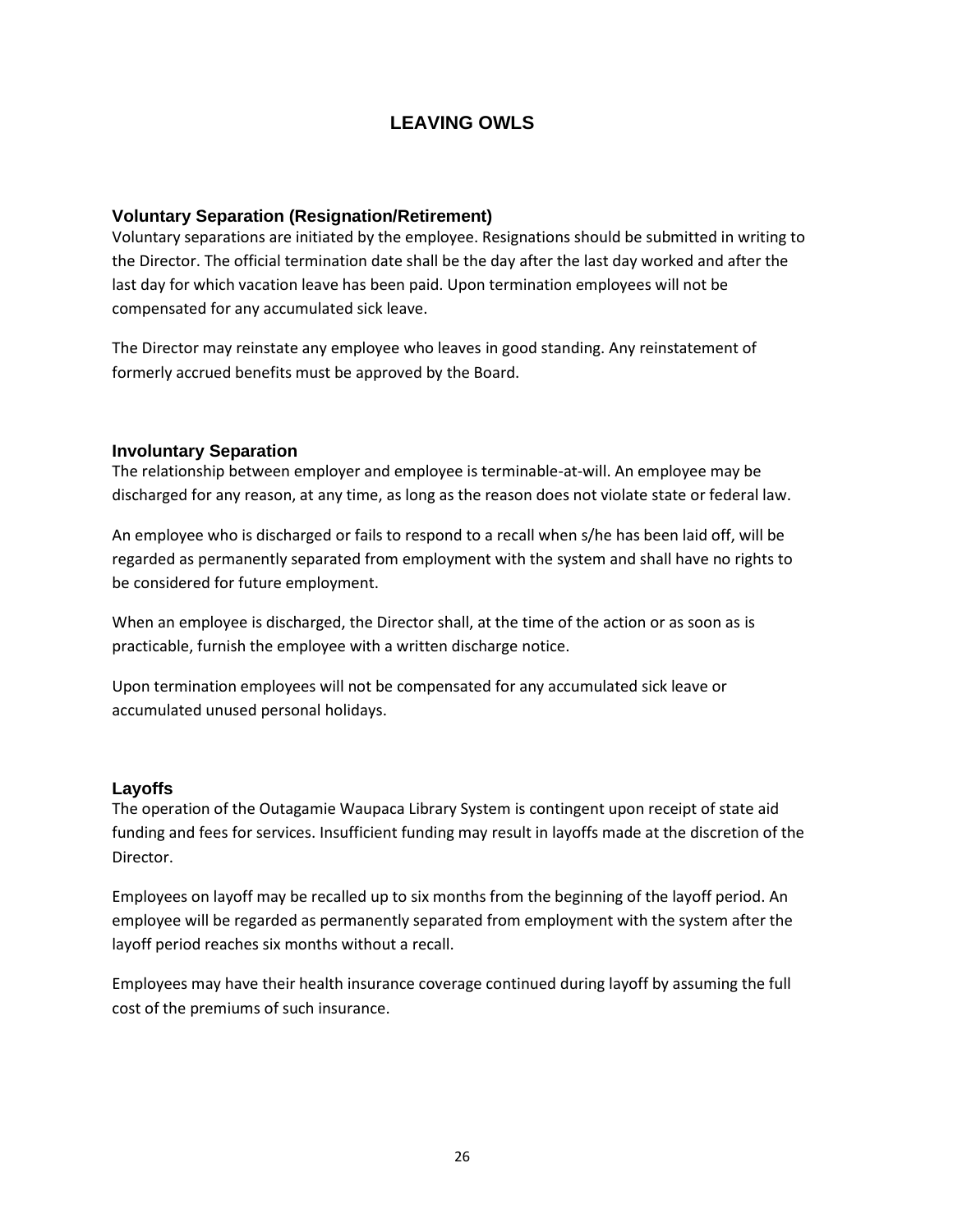# **DOCUMENTS AND RESOURCES**

# <span id="page-27-1"></span><span id="page-27-0"></span>**OWLS Mission Statement**

The mission of the Outagamie Waupaca Library System is to enable access to effective library service for all area residents by coordinating resource sharing, by providing appropriate services and programs, by developing new technologies, and by promoting desirable models for governance and funding.

# <span id="page-27-2"></span>**OWLS Statement of Philosophy**

[\(http://owlsnet.org/sites/default/files/owls/Philosophy.pdf\)](http://owlsnet.org/sites/default/files/owls/Philosophy.pdf) is an important tool that helps define what the system does.

# <span id="page-27-3"></span>**OWLSweb**

[\(http://www.owlsweb.org](http://www.owlsweb.org/)) is a resource that every staff person will find helpful. You'll find important information about the system and its member libraries there. The section About OWLS [\(http://www.owlsweb.org/about/owls\)](http://www.owlsweb.org/about/owls) contains links, for example, to the staff directory.

You will also want to consult **OWLS Intranet** [\(https://www.owlsweb.org/intranet](https://www.owlsweb.org/intranet)) where you'll find copies of OWLS basic documents, such as job descriptions, policies and forms.

# <span id="page-27-4"></span>**The Service Requirements**

are the statutory services that OWLS, and every other library system, must provide in order to receive state funding. They are found in Chapter 43 of the Wisconsin Statutes, but in brief are:

- Negotiating Membership Agreements
- Negotiating a Resource Library Agreement
- Negotiating Service Agreements with adjacent systems
- Providing Reference Referral and Interlibrary Loan services
- Providing lnservice Training for librarians and trustees
- Delivery and Communication (e.g., van delivery, email, web page, calendars)
- Working with other types of libraries (academic, school, corporate) in the area
- Developing a Library Technology and Resource Sharing Plan
- Providing Professional Consultation
- Offering or Supporting Services to Users with Special Needs

OWLS also provides some non-mandated services, notably in the areas of supporting children and young adult services and providing design and printing services for the member libraries.